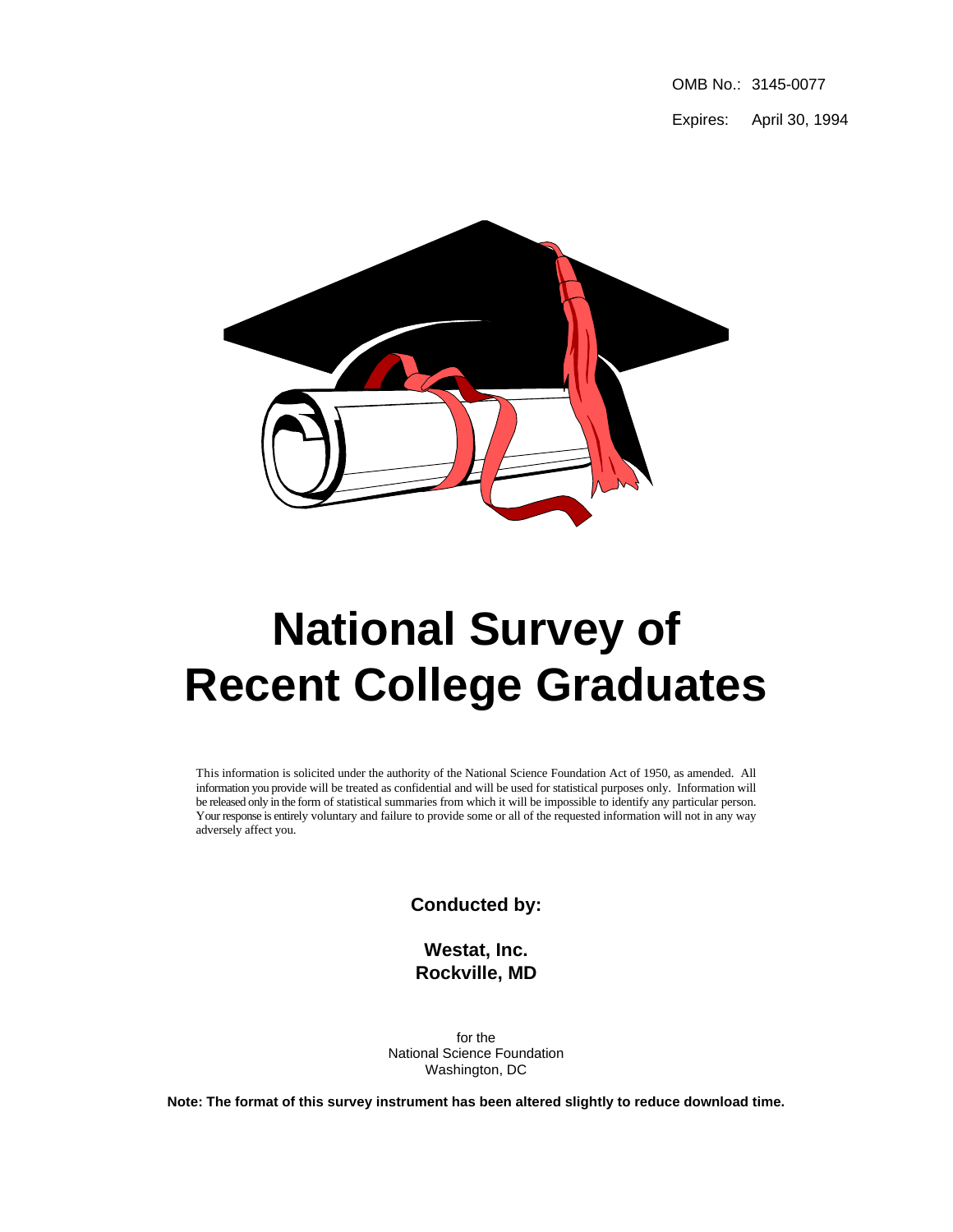### **INSTRUCTIONS**

**Thank you for taking the time to complete this important questionnaire. The directions for filling it out are provided with each question. Because not all questions will apply to everyone, you may be asked to skip certain questions.**

- In order to get comparable data, we will be asking you to refer to the week of April 15, 1993 when answering most questions
- If no "SKIP" instruction is provided, you should continue to the NEXT question
- $\bullet$  Either a pen or pencil may be used
- When answering questions that require marking a box, please use an "X"
- If you need to change an answer, please make sure that your old answer is either completely erased or clearly crossed out

Thanks again for your help, we really appreciate it.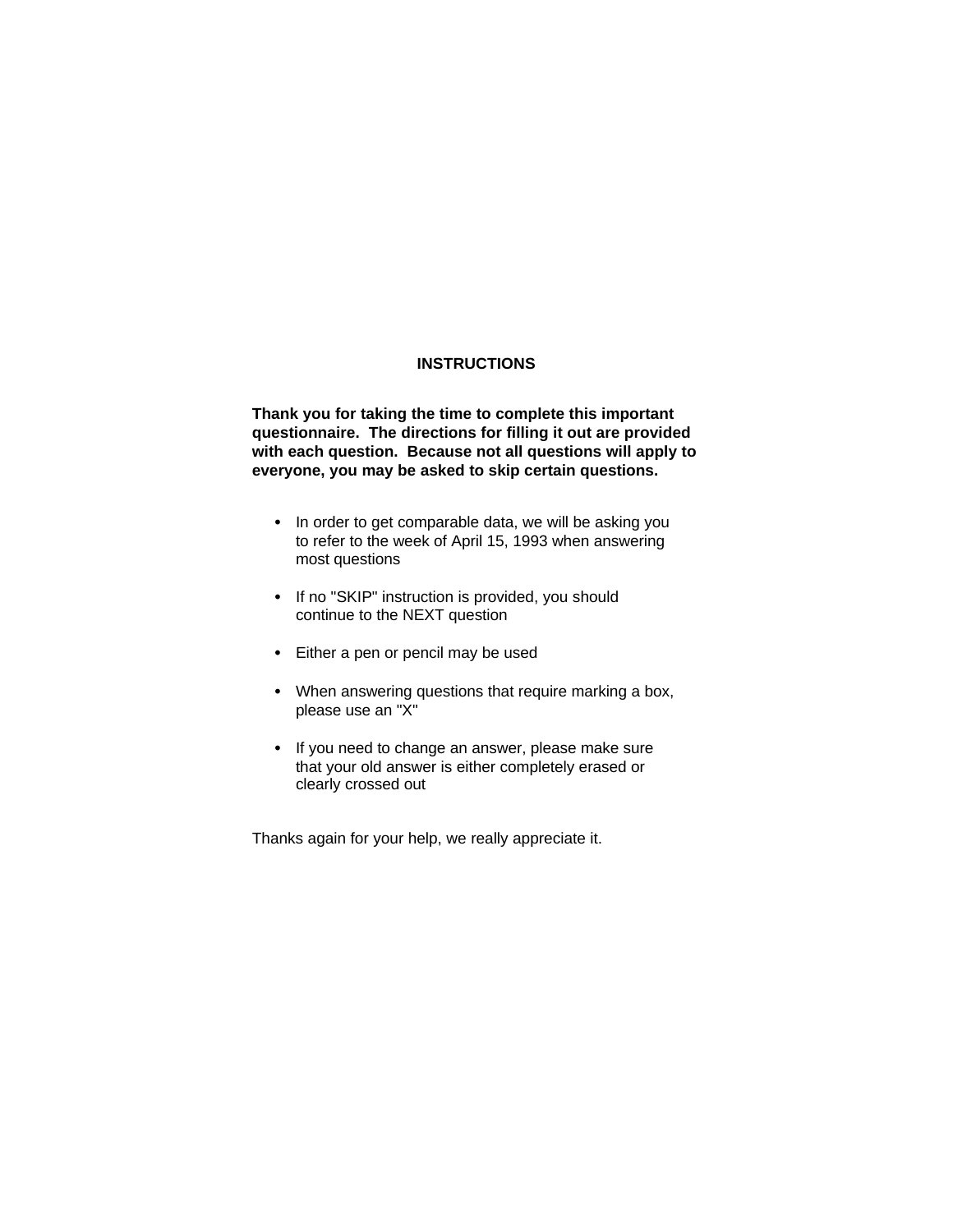|             | <b>PART A: EDUCATION</b>                                                                                    |     |                                                                                                                             |  |  |  |  |
|-------------|-------------------------------------------------------------------------------------------------------------|-----|-----------------------------------------------------------------------------------------------------------------------------|--|--|--|--|
| A1.         | In what year did you receive your high school<br>diploma or high school equivalency certificate?            |     | A4X. Do you have a 2-year associate's degree?<br>$1 \square$ Yes                                                            |  |  |  |  |
|             | $19$ $\Box$ OR $\Box$<br>Did not finish<br><b>YEAR</b><br>high school                                       |     | $2 \square$ No                                                                                                              |  |  |  |  |
| A2.         | In what state or foreign country did you last attend<br>high school?                                        | A5. | When you FIRST entered college to begin working<br>on a bachelor's degree, in what field of study<br>did you want to major? |  |  |  |  |
|             | OR                                                                                                          |     | $\Box$ MARK (X) THIS BOX IF YOU WERE UNDECIDED<br>AND THEN SKIP TO A8                                                       |  |  |  |  |
|             | Office Use Only                                                                                             |     | Major Field                                                                                                                 |  |  |  |  |
| A3.         | Have you EVER taken courses at a community<br>college?                                                      | A6. | Using the EDUCATION CODES (List A, pages<br>15-16) choose the code that BEST describes<br>your first intended major.        |  |  |  |  |
| +)))        | $1 \square$ Yes                                                                                             |     | CODE                                                                                                                        |  |  |  |  |
| $\ast$<br>▼ | $2 \square$ No ) $\triangleright$ SKIP TO A5                                                                | A7. | Using a 4-point scale, what was your overall<br><b>UNDERGRADUATE grade point average (GPA)?</b>                             |  |  |  |  |
| A4.         | (IF YES) For which of the following reasons have<br>you taken courses at a community college.               |     | • If you have more than one bachelor's degree:<br>Give your overall grade point average for your<br>FIRST BA degree.        |  |  |  |  |
|             | MARK (X) YES OR NO FOR EACH<br><b>YES</b><br>N <sub>O</sub>                                                 |     | MARK (X) ONE                                                                                                                |  |  |  |  |
|             | $\ast$<br>$\ast$                                                                                            |     | $1 \square$ 3.75 - 4.00 GPA (Mostly A's)                                                                                    |  |  |  |  |
|             | ▼<br>▼<br>a. To complete a high school equivalency                                                          |     | $2 \square$ 3.25 - 3.74 GPA (About half A's/half B's)                                                                       |  |  |  |  |
|             | $2\Box$                                                                                                     |     | $3\Box$ 2.75 - 3.24 GPA (Mostly B's)                                                                                        |  |  |  |  |
|             | <b>b.</b> As part of a high school advanced                                                                 |     | $4\Box$ 2.25 - 2.74 GPA<br>(About half B's/half C's)                                                                        |  |  |  |  |
|             | placement (AP) program $\dots \dots \dots \dots \dots$<br>$2\Box$                                           |     | $5 \square$ 1.75 - 2.24 GPA<br>(Mostly C's)                                                                                 |  |  |  |  |
|             | c. To prepare for college/increase chances                                                                  |     | 1.25 - 1.74 GPA<br>(About half C's/half D's)                                                                                |  |  |  |  |
|             | of being accepted into college $\dots \dots \dots \dots$<br>$2\Box$                                         |     | $\tau$ Less than 1.25<br>(Mostly D's or below)                                                                              |  |  |  |  |
|             | <b>d.</b> To complete an associate's degree $\dots \dots \dots \dots \dots$<br>$2\Box$                      |     | 8□ Have not taken courses for which grades were given                                                                       |  |  |  |  |
|             | e. To complete credits toward a<br>bachelor's degree $\dots \dots \dots \dots \dots \dots \dots$<br>$2\Box$ |     |                                                                                                                             |  |  |  |  |
|             | f. To acquire FURTHER skills or knowledge                                                                   | A9. | Do you have a bachelor's or higher degree?                                                                                  |  |  |  |  |
|             | in my academic or occupational field $\ldots$ i<br>$2\Box$                                                  | +)) | $1 \square$ Yes                                                                                                             |  |  |  |  |
|             | g. To help facilitate a change in my<br>academic or occupational field $\dots \dots \dots \dots$<br>$2\Box$ |     | $2 \square$ No ) $\triangleright$ SKIP TO B4 (PAGE 5)                                                                       |  |  |  |  |
|             | <b>h.</b> To increase opportunities for<br>promotion/advancement/higher salary i□<br>$2\Box$                |     | A10. (IF YES) How many college or university degrees<br>do you have at the bachelor's level or higher?                      |  |  |  |  |
|             | <b>i.</b> For leisure/personal interest $\Box$<br>$2\Box$                                                   |     |                                                                                                                             |  |  |  |  |
|             | Other (Specify:<br>j.                                                                                       |     | <b>NUMBER</b>                                                                                                               |  |  |  |  |
|             | $\Box$ 1 $\Box$<br>$2\Box$                                                                                  |     |                                                                                                                             |  |  |  |  |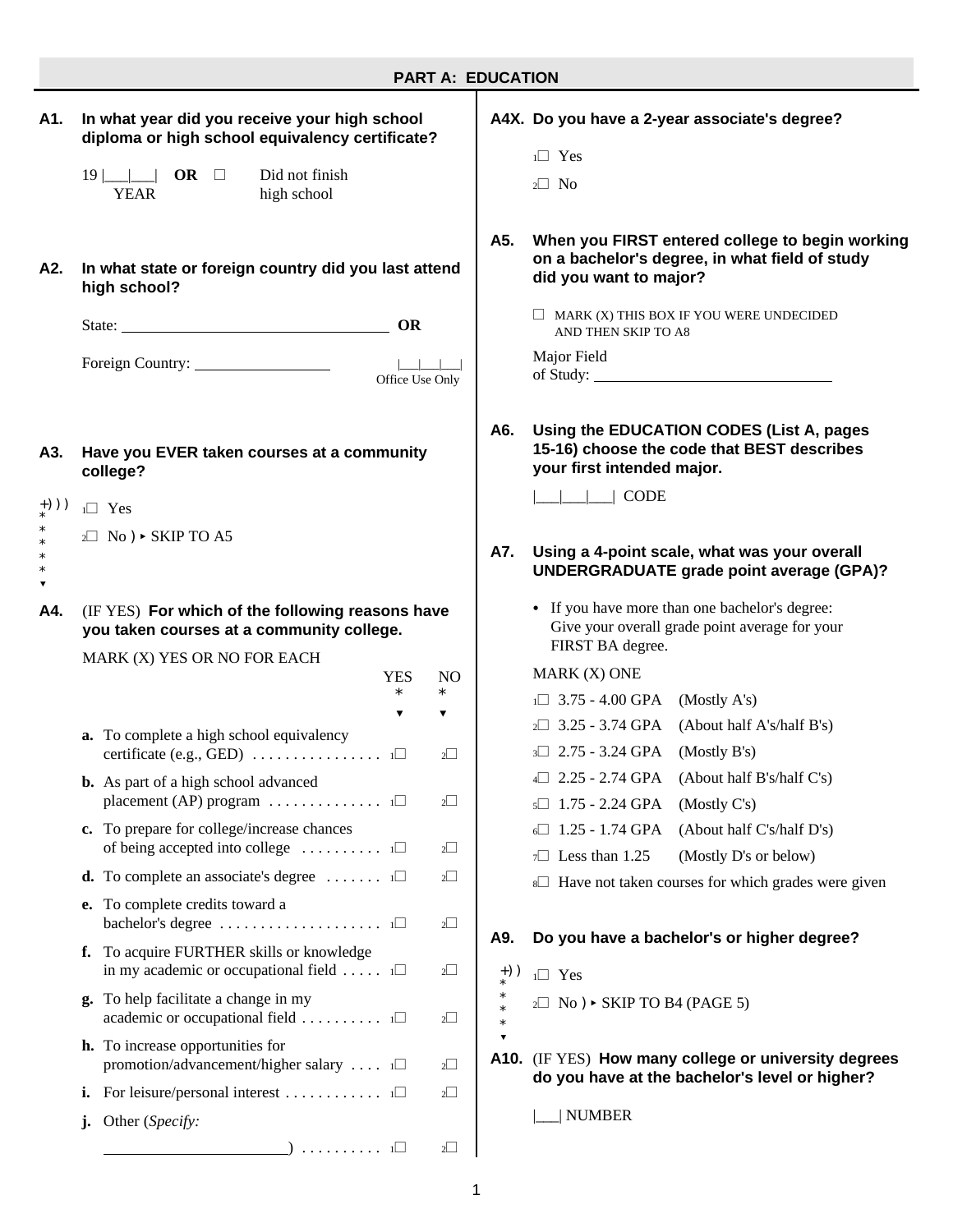**A11. Starting with your MOST RECENT college or university degree, please provide the following information for each degree at the bachelor's level or higher.**

C If more than 3 relevant degrees, complete the grid for your two most recent degrees and your FIRST bachelor's degree

| <b>MOST RECENT DEGREE</b>                                                                                                                                                                                                                                                                                                                                                                                                                                                                                                                                   | 2ND MOST RECENT DEGREE                                                                                                                                                                                                                                                                                                                                                                                                                                                                                                                                                                                                                                            | <b>1ST B.A. DEGREE</b><br>(If not previously reported)                                                                                                                                                                                                                                                                                                                                                                                                                                                                                                                        |
|-------------------------------------------------------------------------------------------------------------------------------------------------------------------------------------------------------------------------------------------------------------------------------------------------------------------------------------------------------------------------------------------------------------------------------------------------------------------------------------------------------------------------------------------------------------|-------------------------------------------------------------------------------------------------------------------------------------------------------------------------------------------------------------------------------------------------------------------------------------------------------------------------------------------------------------------------------------------------------------------------------------------------------------------------------------------------------------------------------------------------------------------------------------------------------------------------------------------------------------------|-------------------------------------------------------------------------------------------------------------------------------------------------------------------------------------------------------------------------------------------------------------------------------------------------------------------------------------------------------------------------------------------------------------------------------------------------------------------------------------------------------------------------------------------------------------------------------|
| a. From which school did you receive this degree?<br>(School Name)<br>(City/Town)                                                                                                                                                                                                                                                                                                                                                                                                                                                                           | a. From which school did you receive this degree?<br>(School Name)<br>(City/Town)                                                                                                                                                                                                                                                                                                                                                                                                                                                                                                                                                                                 | a. From which school did you receive this degree?<br>(School Name)<br>(City/Town)                                                                                                                                                                                                                                                                                                                                                                                                                                                                                             |
| (State/Foreign Country)                                                                                                                                                                                                                                                                                                                                                                                                                                                                                                                                     | (State/Foreign Country)                                                                                                                                                                                                                                                                                                                                                                                                                                                                                                                                                                                                                                           | (State/Foreign Country)                                                                                                                                                                                                                                                                                                                                                                                                                                                                                                                                                       |
| b. In what month and year was this degree<br>awarded?<br>$\frac{ 1 }{1}$ $\frac{ 19 }{YEAR}$ $-$<br><b>MONTH</b>                                                                                                                                                                                                                                                                                                                                                                                                                                            | b. In what month and year was this degree<br>awarded?<br>$\frac{ 19 }{YEAR}$<br>MONTH                                                                                                                                                                                                                                                                                                                                                                                                                                                                                                                                                                             | b. In what month and year was this degree<br>awarded?<br>$\frac{- 19 }{YEAR}$<br><b>MONTH</b>                                                                                                                                                                                                                                                                                                                                                                                                                                                                                 |
| c. What type of degree did you receive?<br>MARK (X) ONE<br>$1$ Bachelor's<br>$2\Box$ Master's (includes MBA)<br>$3\Box$ Doctorate<br>$4\Box$ Other professional degree (e.g., JD,<br>LLB, ThD, MD, DDS, etc.)<br>$5\Box$ Other ( <i>Specify</i> ):                                                                                                                                                                                                                                                                                                          | c. What type of degree did you receive?<br>MARK (X) ONE<br>$1 \square$ Bachelor's<br>$2 \Box$ Master's (includes MBA)<br>$3\Box$ Doctorate<br>$4\Box$ Other professional degree (e.g., JD,<br>LLB, ThD, MD, DDS, etc.)<br>$5\Box$ Other ( <i>Specify</i> ):                                                                                                                                                                                                                                                                                                                                                                                                       | c. What type of degree did you receive?<br>MARK (X) ONE<br>$1$ Bachelor's<br>$2 \Box$ Master's (includes MBA)<br>$3\Box$ Doctorate<br>$4\Box$ Other professional degree (e.g., JD,<br>LLB, ThD, MD, DDS, etc.)<br>$5\Box$ Other ( <i>Specify</i> ):                                                                                                                                                                                                                                                                                                                           |
| d. Using the EDUCATION CODES (List A: pages<br>$15-16$ , select the relevant degree field code(s)<br>and title $(s)$ .<br>Major Field: National Property of President Property and President President President Property and President President President President President President President President President President President President Pr<br>$CODE:$ $\Box$<br>Second Major<br>CODE:                                                                                                                                                         | d. Using the EDUCATION CODES (List A:<br>pages 15-16), select the relevant degree<br>field $code(s)$ and title(s).<br>$CODE:$ $\Box$<br>Second Major<br>or Minor:<br>$CODE:$ $\boxed{\begin{array}{c} \boxed{\begin{array}{c} \boxed{\begin{array}{c} \boxed{\begin{array}{c} \boxed{\begin{array}{c} \boxed{\begin{array}{c} \boxed{\begin{array}{c} \boxed{\begin{array}{c} \boxed{\begin{array}{c} \boxed{\begin{array}{c} \boxed{\begin{array}{c} \boxed{\begin{array}{c} \boxed{\begin{array}{c} \boxed{\begin{array}{c} \end{array}\\ \end{array}\\ \end{array}} \\ \end{array}} \\ \end{array}} \\ \end{array}} \\ \end{array}} \end{array}} \end{array}}$ | d. Using the EDUCATION CODES (List A:<br>pages 15-16), select the relevant degree<br>field $code(s)$ and title $(s)$ .<br>Major Field: National Assembly Property and Assembly Property and Assembly Property and Assembly Property and Assembly Property and Assembly Property and Assembly Property and Assembly Property and Assembly Property and As<br>$CODE:$ $\Box$<br>Second Major<br>Second Major<br>or Minor:<br>CODE:                                                                                                                                              |
| e. From which, if any, of these sources did you<br>receive financial support for this degree?<br>MARK (X) ALL THAT APPLY<br>$\Box$ Financial support from parents/other relatives,<br>not to be repaid<br>2 <sup>1</sup> Loans from the school you attended, banks,<br>federal or state govt.<br>$2 \Box$ Loans from parents or other relatives<br>4 Financial assistance from your employer<br>s□ Tuition waivers, fellowships, grants,<br>scholarships<br>6 Assistantships/Work Study<br>$\tau\Box$ Earnings from employment<br>$s \Box$ Other (Specify): | e. From which, if any, of these sources did you<br>receive financial support for this degree?<br>MARK (X) ALL THAT APPLY<br>$\Box$ Financial support from parents/other relatives,<br>not to be repaid<br>2 <sup>1</sup> Loans from the school you attended, banks,<br>federal or state govt.<br>$2\Box$ Loans from parents or other relatives<br>$4\Box$ Financial assistance from your employer<br>Tuition waivers, fellowships, grants,<br>$5\Box$<br>scholarships<br>6 Assistantships/Work Study<br>$\tau\Box$ Earnings from employment<br>$s \Box$ Other (Specify):                                                                                          | e. From which, if any, of these sources did you<br>receive financial support for this degree?<br>MARK (X) ALL THAT APPLY<br>$\Box$ Financial support from parents/other relatives,<br>not to be repaid<br>2 <sup>1</sup> Loans from the school you attended, banks,<br>federal or state govt.<br>$2 \Box$ Loans from parents or other relatives<br>$4\Box$ Financial assistance from your employer<br>Tuition waivers, fellowships, grants,<br>$5\Box$<br>scholarships<br>6□ Assistantships/Work Study<br>Earnings from employment<br>7<br>$s \Box$ Other ( <i>Specify</i> ): |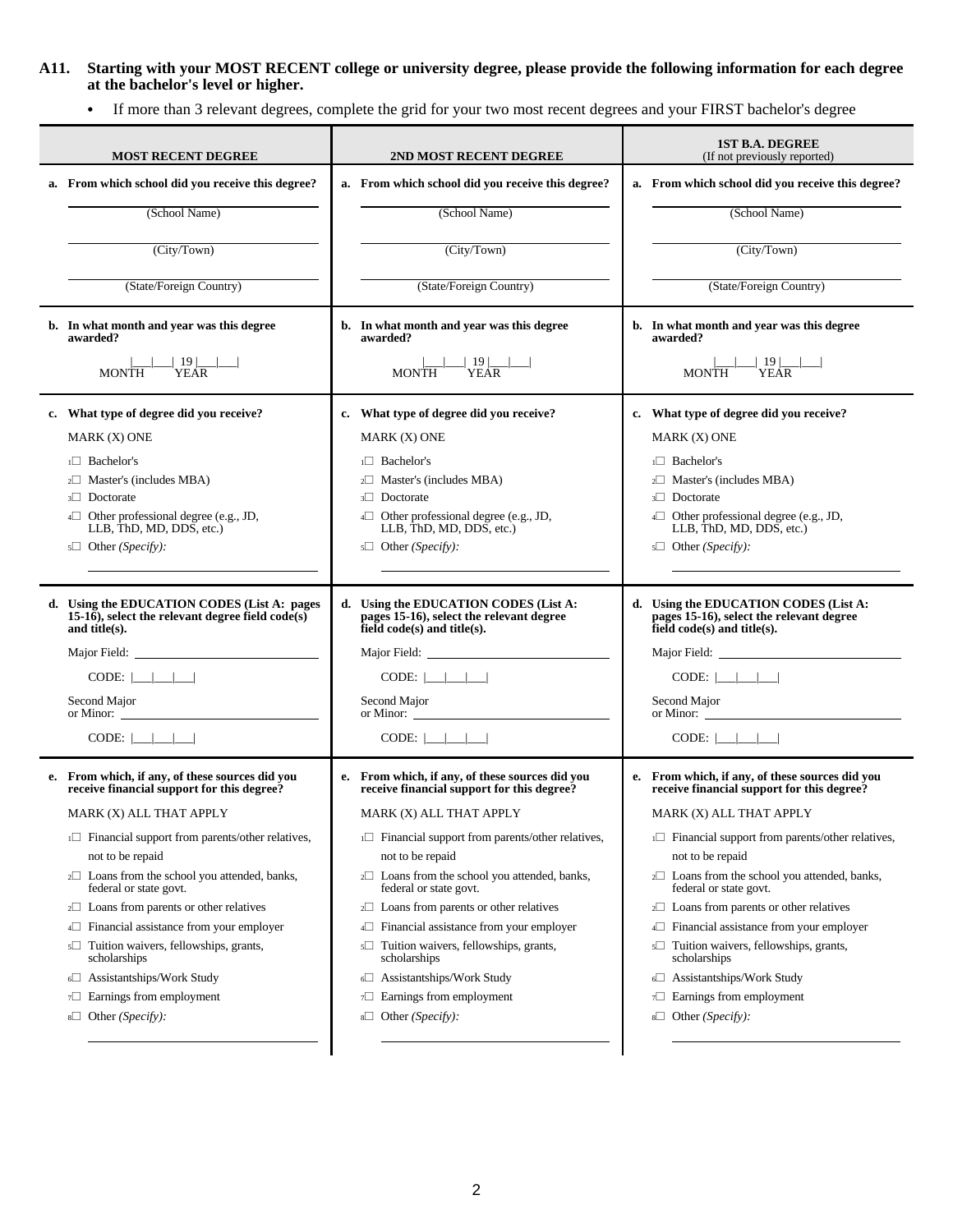+)))  $*$ <sup>(\*)</sup>) <sub>2</sub> $\Box$  No \* \* ? **A12a. Thinking ONLY about degrees you have A13c. In that period, were you enrolled in a way other completed, what is the TOTAL amount you than courses in a college or university, for have borrowed FROM ANY SOURCE to finance example, Ph.D. research? your UNDERGRADUATE degree(s)?** Include total amount borrowed from ALL sources, (e.g., government, private lenders, parents, relatives, friends). INCLUDE LOANS THAT HAVE BEEN REPAID OR FORGIVEN. a. \$\_\_\_\_\_\_\_\_\_\_\_\_\_\_\_\_\_\_\_\_ **OR**  $\Box$  NONE )  $\triangleright$  SKIP TO A13 b. (IF ANY) As of the week of April 15 how much of this amount do you still owe?  $\textbf{S}$  **OR**  $\Box$  NONE **A12c. Thinking ONLY about degrees you have completed, what is the TOTAL amount you have borrowed FROM ANY SOURCE to finance your GRADUATE degree(s)?**  $\Box$  MARK (X) THIS BOX IF NO GRADUATE DEGREES. THEN SKIP TO A14 Include total amount borrowed from ALL sources, (e.g., government, private lenders, parents, relatives, friends). INCLUDE LOANS THAT HAVE BEEN REPAID OR FORGIVEN. a. \$\_\_\_\_\_\_\_\_\_\_\_\_\_\_\_\_\_\_\_\_ **OR**  $\Box$  NONE )  $\triangleright$  SKIP TO A14 b. (IF ANY) As of the week of April 15 how much of this amount do you still owe? \$\_\_\_\_\_\_\_\_\_\_\_\_\_\_\_\_\_\_\_\_ **OR**  $\Box$  NONE **Questions A13a-A24 ask about college or university courses you may have taken between completing your MOST recent degree and the week of April 15, 1993. A13a. Have you completed a degree since the week of April 15, 1993?**  $1\Box$  Yes )  $\triangleright$  SKIP TO A22 (PAGE 4) **A13b. Between completing your most recent degree and the week of April 15, 1993, did you take any college or university courses?**  $1\Box$  Yes  $2\Box$  No  $1\Box$  Yes  $2\square$  No A13d.  $\Box$  MARK (X) HERE IF YOU ANSWERED "YES" TO A15 **OR A15a, THEN SKIP TO A19 A14. Why weren't you taking college courses during that time period?** MARK (X) YES OR NO FOR EACH YES NO **a.** I had achieved my educational goals (at least temporarily)  $\ldots \ldots \ldots \ldots$  1 $\Box$  2 $\Box$ **b.** I was waiting for the next school term to start  $\dots \dots \dots \dots \dots \dots \dots \dots \dots$  1 $\Box$  2 $\Box$ **c.** Financial reasons (e.g., too expensive, needed the money for other priorities)  $\Box$  2 $\Box$ **d.** Had a job, needed to work  $\ldots \ldots \ldots \ldots$  1 $\Box$  2 $\Box$ **e.** Had to stop due to family responsibilities (e.g., caring for children or other family members, had a baby) ............... <sup>1</sup>~ <sup>2</sup>~ **f.** Moved, could no longer take courses at the school I was attending  $\ldots \ldots \ldots$  1 $\Box$  2 $\Box$ **g.** No longer certain of which field of study I wanted to pursue  $\ldots \ldots \ldots$  1 $\Box$  2 $\Box$ **h.** Needed a break, tired of going to school .  $1 \square$  2 $\square$ **i.** Other (*Specify:* ) ........  $1\Box$  2 $\Box$ **A15. Have you taken any college or university courses since the week of April 15, 1993?**  $1\Box$  Yes )  $\triangleright$  SKIP TO PART B (PAGE 5)  $(+)$ ))  $_{2}$  No \* \* \* ? **A16.** (IF NO) **How likely is it that you will one day take additional college or university courses?**  $\Box$  Very likely  $)))))$ ), 2 $\Box$  Somewhat likely  $\overrightarrow{y}$  /)< SKIP TO PART B  $(PAGE 5)$  $\frac{1}{\sqrt{2}}$  \*  $\exists \Box$  Very unlikely ())))))

\* ? \* ?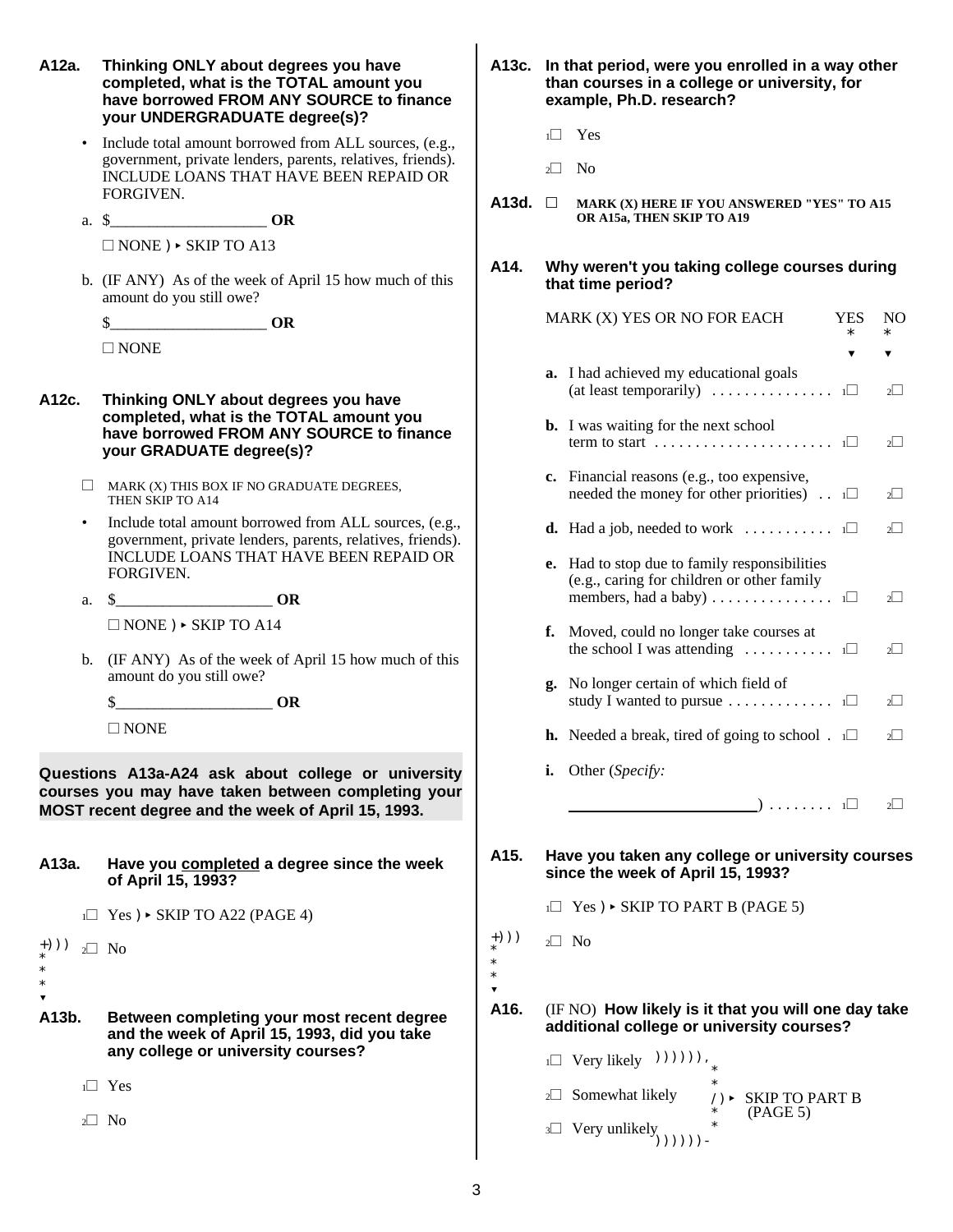**A17. For which of the following reasons were you financial support for coursework completed enrolled in a college or university or did you during that time? take college courses between completing your most recent degree and the week of April 15?** MARK (X) ALL THAT APPLY

YES NO

MARK (X) YES OR NO FOR EACH

|    | $\ast$                                                                                                                                                                     | $\ast$      |
|----|----------------------------------------------------------------------------------------------------------------------------------------------------------------------------|-------------|
|    |                                                                                                                                                                            |             |
|    | a. To acquire further education<br>before beginning a career $\dots \dots \dots \dots \dots$                                                                               |             |
|    | <b>b.</b> To prepare for graduate school $\dots \dots \dots \dots \dots$                                                                                                   |             |
|    | c. To facilitate a change in my<br>academic or occupational field $\ldots \ldots \ldots \square$                                                                           |             |
|    | <b>d.</b> To acquire FURTHER skills or<br>knowledge in my academic or                                                                                                      | $2^{\vert}$ |
| e. | For licensure/certification $\dots \dots \dots \dots \dots$                                                                                                                |             |
| f. | To increase opportunities for<br>promotion/advancement/higher<br>$\text{salary} \dots \dots \dots \dots \dots \dots \dots \dots \dots \dots \dots \dots \dots \dots \dots$ | $2^{\vert}$ |
| g. | Required or expected by employer $\dots \dots$                                                                                                                             | $2^{\vert}$ |
|    | <b>h.</b> For leisure/personal interest $\Box$                                                                                                                             | $2^1$       |
| i. | Other (Specify:                                                                                                                                                            |             |
|    | $) \ldots \ldots \ldots \ldots \square$                                                                                                                                    |             |

### **A18. What was your primary field of study during that time?**

 $\Box$  MARK (X) THIS BOX IF NO PRIMARY FIELD OF STUDY AND

THEN SKIP TO A22

Primary Field of Study:

**A19. Using the EDUCATION CODES (List A, pages 15-16) choose the code that BEST describes your primary field of study during that time.**

 $\Box$  CODE

**A20. Toward what type of degree, if any, are you (or were you) working during that time?**

### MARK (X) ONE

- 1<sup>1</sup> NO SPECIFIC DEGREE
- $2\Box$  Bachelor's
- $3\Box$  Master's (including MBA)
- 4<sup>1</sup> Doctorate
- $5\Box$  Other professional degree (e.g., JD, LLB, ThD, MD, DDS, etc.)

 $\hspace{1.5cm}$  ) and the contract of  $\hspace{1.5cm}$ 

<sup>6</sup>~ Other degree (*Specify:*

# **A21. From which of these sources did you receive**

- $1\Box$  Financial support from parents/other relatives, not to be repaid
- 2<sup>1</sup> Loans from the school you attended, banks, federal or state government
- <sup>3 $\Box$ </sup> Loans from parents or other relatives
- 4<sup> $\Box$ </sup> Financial assistance from your employer
- 5<sup> $\Box$ </sup> Tuition waivers, fellowships, grants, scholarships
- <sup>6</sup>~ Assistantships/Work Study
- $7\Box$  Earnings from employment
- 8<sup>8</sup> Other (*Specify*:
- **A22. More specifically, were you taking college or university courses during the week of April 15, 1993?**

 $\qquad \qquad \qquad$ 

- Mark "Yes" if you were enrolled in school but on vacation that week
- $(+)$ ))  $_1\Box$  Yes \*

i<br>I l, \* \* \* \* ?

- $2\Box$  No )  $\triangleright$  SKIP TO PART B (PAGE 5)
- **A23.** (IF YES) **What college or university were you attending during the week of April 15?**
	- Please DO NOT ABBREVIATE the school name

Name:

(City/Town) (State/Foreign Country)

### **A24. Were you taking courses as a:**

- $1\Box$  Part-time student?
- $2\Box$  Full-time student?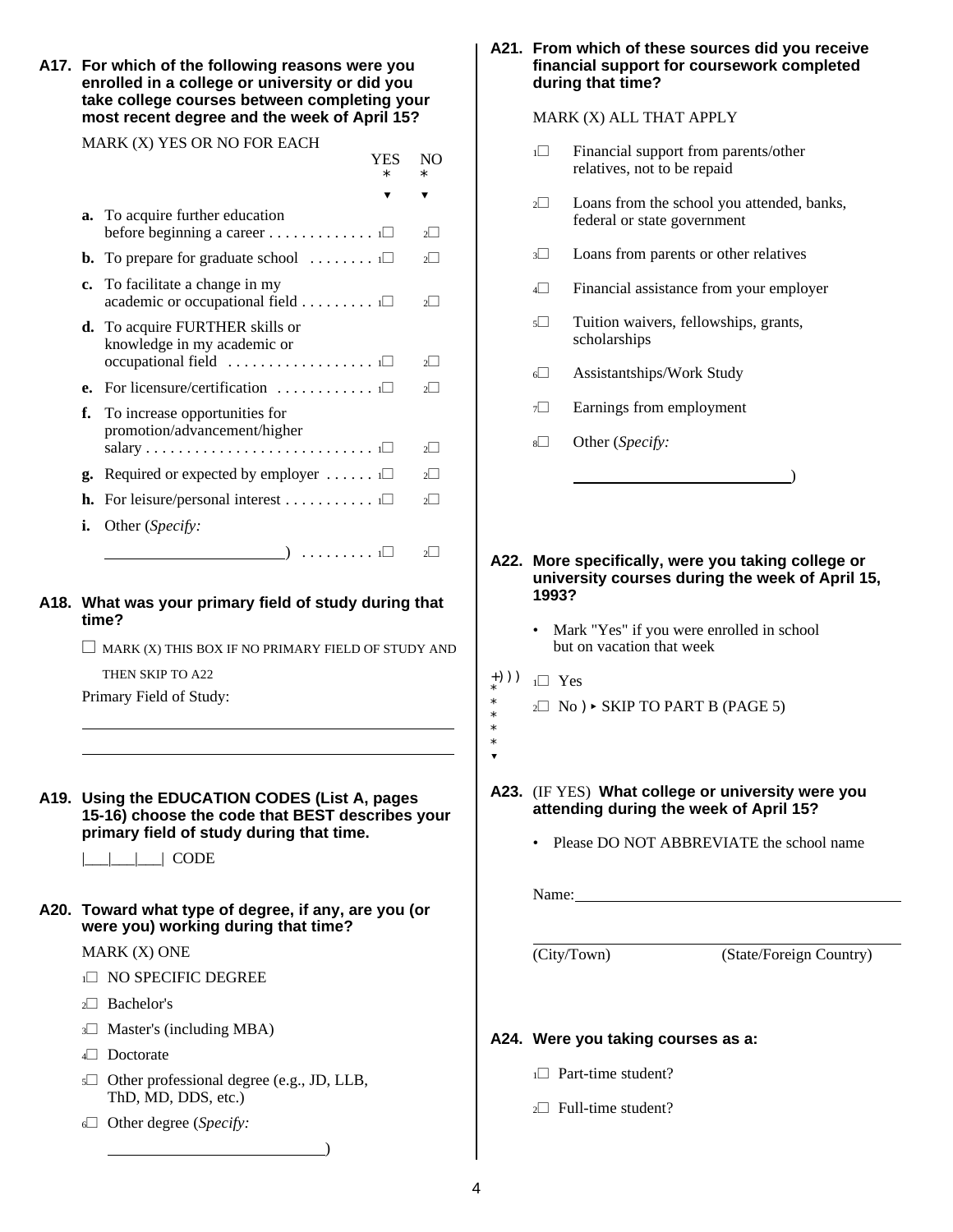### **PART B: EMPLOYMENT STATUS**

+))) \* \* \* ? **In this section we will be asking about your employment status at two points in time: (1) immediately after you received your most recent degree, and (2) during a more recent time--the week of April 15, 1993. B1. At any time during the 3 months following the completion of your MOST RECENT degree, did you have (or had you accepted) what you considered to be a "career-path" job.**  $\bullet$  A "career path" job is a job that will help you with your future career plans  $(*)$ ))  $_1\Box$  Yes \* \* \* \* \* \* \* \* \* ?  $2\Box$  No )  $\triangleright$  SKIP TO B3 **B2.** (IF YES) **When did you first start working for that employer...** MARK (X) ONE )), \* \* \* \* \*  $_{2}\square$  Prior to working on your most /)  $\triangleright$  SKIP TO B4 \* \* \* \* \* ))-  $1\Box$  While you were working on your most recent degree recent degree  $3\Box$  After completing your most recent degree **B4. Were you working for pay (or profit) during the week of April 15, 1993? This includes being selfemployed or temporarily absent from a job (e.g., illness, vacation, or parental leave), even if unpaid.** If you were a STUDENT: count jobs required as part of a financial aid award (e.g., work study/assistantships), but do NOT count financial aid awards with no work requirement  $1\Box$  Yes )  $\triangleright$  SKIP TO B10 (PAGE 6)  $2\square$  No **B5.** (IF NO) **Did you look for work at any time during the four weeks preceding April 15?**  $1\Box$  Yes  $2\square$  No **B6. What were your reasons for not working during the week of April 15?** MARK (X) ALL THAT APPLY  $1\Box$  Retired  $2\Box$  On layoff from a job  $3\Box$  Student  $4\Box$  Family responsibilities  $5\Box$  Chronic illness or permanent disability  $6\Box$  Suitable job not available  $7\Box$  Did not need or want to work <sup>8</sup>~ Other (*Specify:* \_\_\_\_\_\_\_\_\_\_\_\_\_\_\_\_\_\_\_\_\_\_\_\_\_\_\_\_\_\_\_\_\_\_\_\_\_) **B7. In what month and year did you last work for pay (or profit)?**

> $\Box$  MARK THIS BOX (X) if you have NEVER worked for pay (or profit) and then SKIP TO PART D (PAGE 12)

LAST WORKED: |\_\_\_|\_\_\_| 19 |\_\_\_|\_\_\_| Month Year

**B3.** (IF NO) **At any time during that same 3 month period were you seeking a "career-path" job?**

 $1\Box$  Yes

 $2\square$  No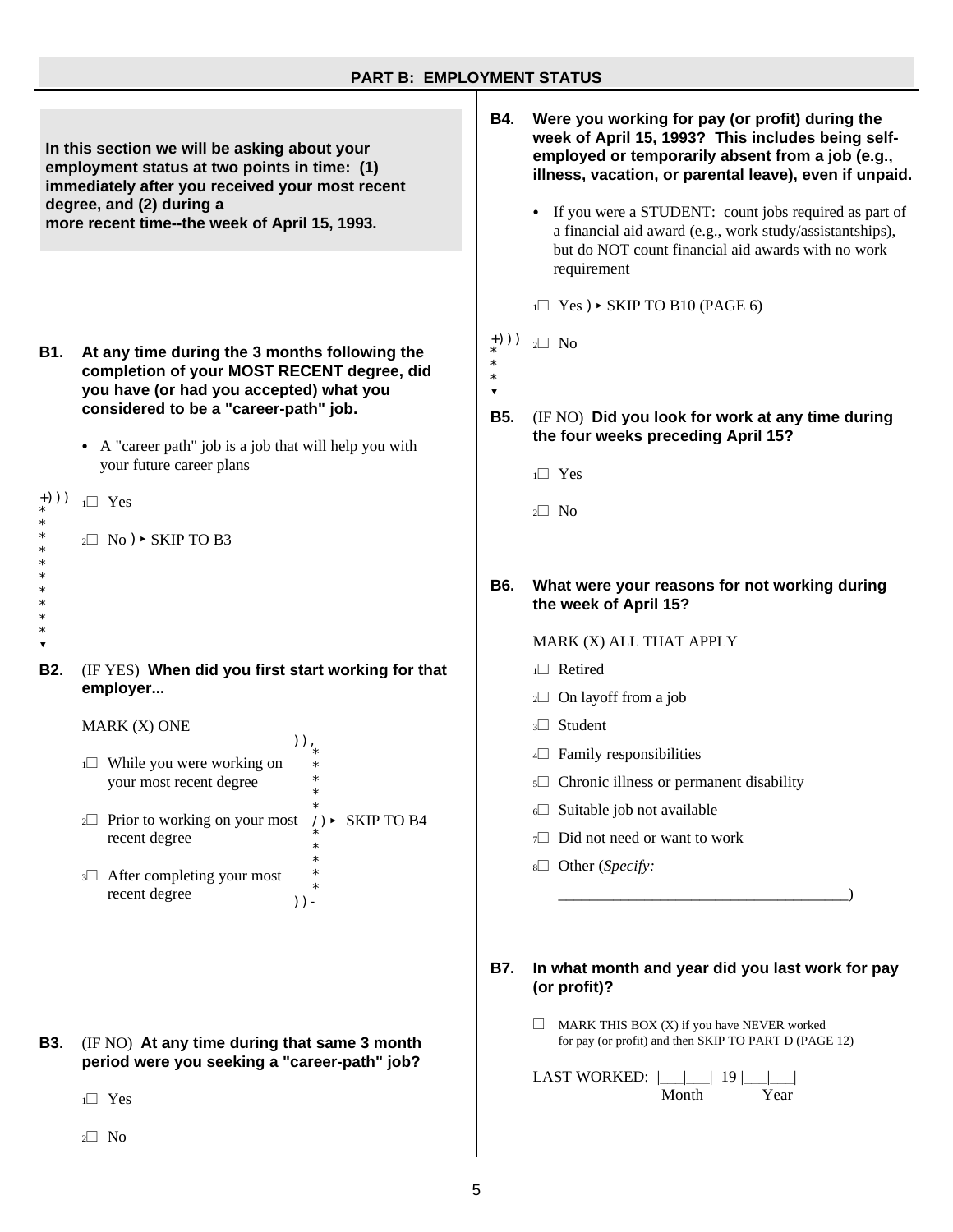| <b>B8.</b>  | What kind of work were you doing on your last<br>job--that is, what was your occupation? Please be as<br>specific as possible, including any area of specialization.                                                                                                                                                            | Please answer the next series of questions for your<br>PRINCIPAL job held during the week of April 15, 1993.<br>A second job, if held, will be covered later. |                                                                                                                                                                                                                                                                                                             |                                          |  |  |
|-------------|---------------------------------------------------------------------------------------------------------------------------------------------------------------------------------------------------------------------------------------------------------------------------------------------------------------------------------|---------------------------------------------------------------------------------------------------------------------------------------------------------------|-------------------------------------------------------------------------------------------------------------------------------------------------------------------------------------------------------------------------------------------------------------------------------------------------------------|------------------------------------------|--|--|
|             | Example: High school teacher - Math<br>$\bullet$                                                                                                                                                                                                                                                                                |                                                                                                                                                               |                                                                                                                                                                                                                                                                                                             |                                          |  |  |
| <b>B</b> 9. | Using the JOB CODES (List B, pages 17-18),<br>choose the code that BEST describes the work                                                                                                                                                                                                                                      | B12.                                                                                                                                                          | Who was your principal employer during the<br>week of April 15?<br>• If you had more than one job that week - Your<br>principal employer is the one for whom you worked<br>the most hours that week                                                                                                         |                                          |  |  |
|             | you were doing on your last job.<br>$\vert \vert$ $\vert$ $\vert$ CODE) $\rightarrow$<br><b>SKIP TO PART C</b><br>(PAGE 11)                                                                                                                                                                                                     |                                                                                                                                                               | Employer Name: Name:                                                                                                                                                                                                                                                                                        |                                          |  |  |
|             | <b>B10.</b> (IF WORKING WEEK OF APRIL 15TH) Counting all<br>jobs held during the week of April 15, were you<br>employed full-time or part-time?                                                                                                                                                                                 | <b>B13.</b><br>$+))$ )                                                                                                                                        | Was your employer an educational institution?<br>$1 \square$ Yes                                                                                                                                                                                                                                            |                                          |  |  |
|             | 1 <sup>1</sup> FULL-TIME (usually worked a total of<br>35 or more hours per week) ) ▶ SKIP TO B12                                                                                                                                                                                                                               |                                                                                                                                                               | $2 \square$ No ) $\triangleright$ SKIP TO B15 (PAGE 7)                                                                                                                                                                                                                                                      |                                          |  |  |
|             | 2 <sup>1</sup> <b>PART-TIME</b> (usually worked less than<br>35 hours per week)                                                                                                                                                                                                                                                 | <b>B14.</b>                                                                                                                                                   | (IF YES) Was the educational institution                                                                                                                                                                                                                                                                    |                                          |  |  |
|             | B11. (IF PART-TIME) What were your reasons for<br>working part-time rather than full-time during<br>the week of April 15?<br>MARK (X) ALL THAT APPLY<br>$\Box$ Retired or semi-retired $) \cdot 19 \quad \boxed{\Box}$ YEAR<br>2 <sup>1</sup> Student<br>3 Family responsibilities<br>4 Chronic illness or permanent disability |                                                                                                                                                               | MARK (X) ONE<br>$1 \square$ An elementary, middle, or<br>secondary school or system<br>$2 \Box$ A 2-year college, junior college,<br>technical institute<br>$3\Box$ A 4-year college or university,<br>other than a medical school<br>$4\Box$ A medical school (including<br>university-affiliated hospital | $\ast$<br><b>SKIP TO B16</b><br>(PAGE 7) |  |  |
|             | s□ Suitable full-time job not available<br>⊙ Did not need or want to work full-time<br>$\tau$ Other (Specify:                                                                                                                                                                                                                   |                                                                                                                                                               | or medical center)<br>5 A university-affiliated research<br>institute<br>$\Box$ Other (Specify:                                                                                                                                                                                                             | $\ast$                                   |  |  |
|             |                                                                                                                                                                                                                                                                                                                                 |                                                                                                                                                               |                                                                                                                                                                                                                                                                                                             | $) -$                                    |  |  |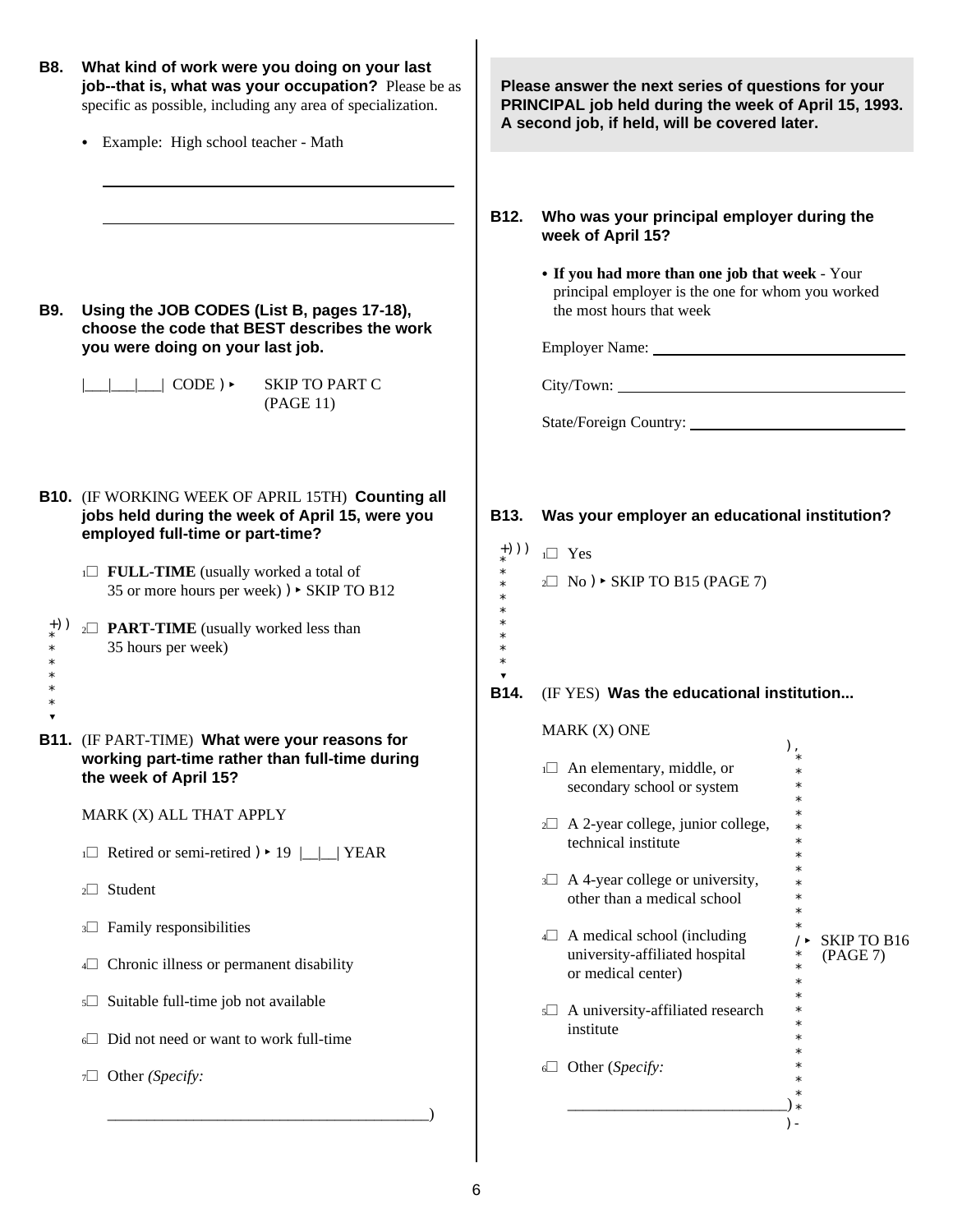| <b>B15.</b> (IF NOT EDUCATIONAL INSTITUTION) Was your<br>employer                                                                                                                                                                                                      | B18.                                            | Did you record job code "141" in B17?                                                                                                                                                                                                                                                                                                |               |
|------------------------------------------------------------------------------------------------------------------------------------------------------------------------------------------------------------------------------------------------------------------------|-------------------------------------------------|--------------------------------------------------------------------------------------------------------------------------------------------------------------------------------------------------------------------------------------------------------------------------------------------------------------------------------------|---------------|
| MARK (X) ONE<br>1 A PRIVATE FOR PROFIT company, business or<br>individual, working for wages, salary or<br>commissions<br>2 A PRIVATE NOT-FOR-PROFIT, tax-exempt, or                                                                                                   | $+))))$<br>$\ast$<br>$\ast$<br>$\ast$<br>$\ast$ | $1 \square$ Yes<br>$2 \square$ No ) $\triangleright$ SKIP TO B20                                                                                                                                                                                                                                                                     |               |
| charitable organization<br>SELF-EMPLOYED in own NOT INCORPORATED<br>business, professional practice, or farm<br>SELF-EMPLOYED in own INCORPORATED<br>business, professional practice, or farm<br>5□ Local GOVERNMENT (city, county, etc.)                              | $\blacktriangledown$                            | B19. (IF YES) Did your duties on this job require<br>technical expertise equivalent to at least a<br>bachelor's degree in<br>a. Engineering, computer science, math,                                                                                                                                                                 | $2\square$ No |
| <b>State GOVERNMENT</b><br>7 U.S. military service, active duty or<br>Commissioned Corps (e.g., USPHS, NOAA)<br>U.S. GOVERNMENT (civilian employee)<br>9□ Other (Specify:                                                                                              |                                                 | b. The social sciences $\Box$ Yes                                                                                                                                                                                                                                                                                                    | $2\square$ No |
| B16. What kind of work were you doing on your<br>principal job held during the week of April 15--that<br>is, what was your occupation? Please be as specific<br>as possible, including any area of specialization.<br>Example: High school teacher - Math<br>$\bullet$ |                                                 | B20. In some occupational areas, licensing or<br>certification is recommended or required.<br>As of the week of April 15, were you<br>licensed or certified in your occupation?<br>• Do not include academic degrees<br>MARK (X) ONE<br>o□ Licensure, certification not<br>recommended or required<br>$1 \square$ Yes<br>$2 \Box$ No |               |
| B17. Using the JOB CODES (List B, pages 17-18),<br>choose the code that BEST describes the work<br>you were doing on your principal job during the<br>week of<br>April 15.<br>CODE (NOTE:<br>Job codes go from 010                                                     |                                                 |                                                                                                                                                                                                                                                                                                                                      |               |

to 500)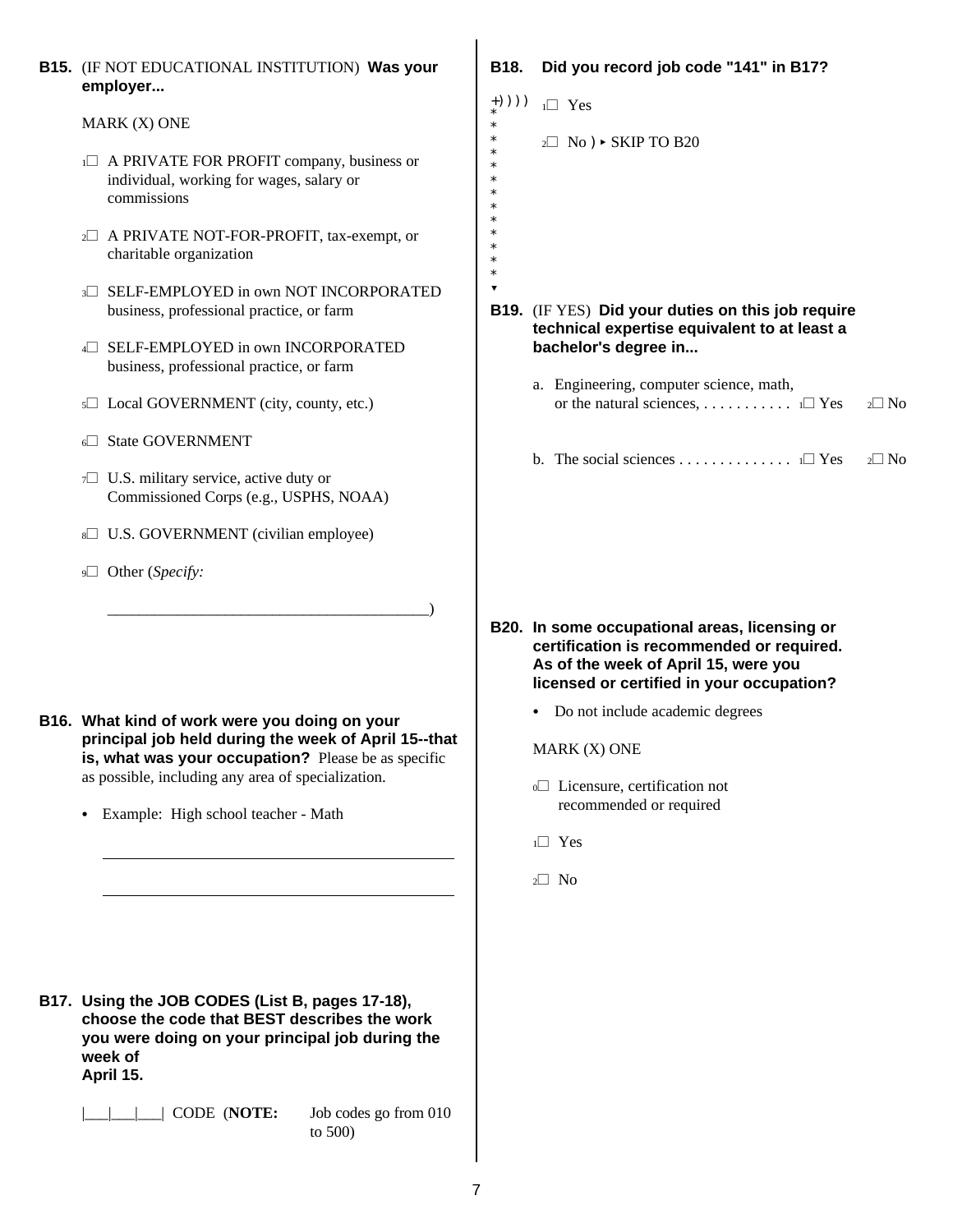|                                                          | B21. Thinking about the relationship between your<br>work and your education, to what extent was your<br>work on your principal job held during the week o<br>April 15 related to your HIGHEST degree field?<br>Was it |                      |               |
|----------------------------------------------------------|------------------------------------------------------------------------------------------------------------------------------------------------------------------------------------------------------------------------|----------------------|---------------|
|                                                          | MARK (X) ONE                                                                                                                                                                                                           |                      |               |
|                                                          | $\Box$ Closely related $) \triangleright$ SKIP TO B24                                                                                                                                                                  |                      |               |
|                                                          | 2 <sup>1</sup> Somewhat related ) > SKIP TO B24                                                                                                                                                                        |                      |               |
| $+)$ )<br>$\ast$<br>$\ast$<br>$\ast$<br>$\ast$<br>$\ast$ | 3 <sup>1</sup> Not related                                                                                                                                                                                             |                      |               |
| B22.                                                     | (IF NOT RELATED) Did these factors influence<br>your decision to work in an area OUTSIDE OF<br>YOUR HIGHEST DEGREE FIELD?                                                                                              |                      |               |
|                                                          | MARK (X) YES OR NO FOR EACH                                                                                                                                                                                            |                      |               |
|                                                          |                                                                                                                                                                                                                        | <b>YES</b><br>$\ast$ | NO.<br>$\ast$ |
|                                                          | <b>a.</b> Pay, promotion opportunities $\ldots \ldots \ldots \ldots \square$                                                                                                                                           |                      | ▼<br>$2\Box$  |
|                                                          | <b>b.</b> Working conditions (hours,<br>equipment, working environment) $\ldots \ldots$                                                                                                                                |                      | $2 \mid$      |
|                                                          |                                                                                                                                                                                                                        |                      | $2^{\square}$ |
|                                                          | d. Change in career or                                                                                                                                                                                                 |                      | $2^{\vert}$ ] |
|                                                          | e.                                                                                                                                                                                                                     |                      | $2\Box$       |
|                                                          | Job in highest degree field<br>f.<br>not available $\dots \dots \dots \dots \dots \dots \dots \dots \dots$                                                                                                             |                      | $2\Box$       |
|                                                          | g. Other reason (Specify:<br>$\begin{array}{c} \begin{array}{c} \begin{array}{c} \end{array} \end{array}$ 1 $\Box$                                                                                                     |                      | $2\Box$       |
|                                                          |                                                                                                                                                                                                                        |                      |               |

**B23. Which factor in B22 represents your MOST important reason for working in an area outside of your HIGHEST degree field?**

> |\_\_\_| ENTER LETTER OF MOST IMPORTANT REASON FROM B22 ABOVE

**B24.** The next question is about your work activities on **ur** | your principal job. Did the following work of **work on activities occupy 10 percent or more of your time** during a TYPICAL work week on this job?

### MARK (X) YES OR NO FOR EACH

|    |                                                                                                                                          | YES.<br>* | NO<br>*       |
|----|------------------------------------------------------------------------------------------------------------------------------------------|-----------|---------------|
|    |                                                                                                                                          |           |               |
| a. | Accounting, finance, contracts 1□                                                                                                        |           | $2 \mid$      |
| b. | Applied research - study directed<br>toward gaining scientific knowledge<br>to meet a recognized need $\ldots \ldots \ldots \ldots$      |           | $2^{\square}$ |
| c. | Basic research - study directed<br>toward gaining scientific knowledge<br>primarily for its own sake $\dots \dots \dots \dots \dots$     |           | $\sqrt{ }$    |
| d. | Computer applications, programming,<br>systems development $\dots \dots \dots \dots \dots \dots$                                         |           | $\sqrt{ }$    |
| e. | Development - using knowledge<br>gained from research for the<br>production of materials, devices $\dots \dots \dots$                    |           | $2^{\square}$ |
| f. | Design of equipment, processes,<br>structures, models $\Box$                                                                             |           | $2\square$    |
| g. | Employee relations - including<br>recruiting, personnel development,<br>training                                                         | 1         | $2 \mid$      |
| h. | Management and administration $\ldots \ldots$                                                                                            |           | $2\Box$       |
| i. | Production, operations, maintenance<br>(e.g., truck driver, machinist<br>or mechanic) $\ldots \ldots \ldots \ldots \ldots \ldots \ldots$ |           | $2\square$    |
| j. | Professional services (health care,<br>financial services, legal services, etc.) $\dots$ 1                                               |           | $\frac{1}{2}$ |
| k. | Sales, purchasing, marketing $\dots \dots \dots \dots$                                                                                   |           | $\sqrt{ }$    |
| l. | Quality or productivity management                                                                                                       | $1 \Box$  | $2^{\vert}$   |
| m. |                                                                                                                                          |           | $2^{\vert}$   |
| n. | Other (Specify:                                                                                                                          |           |               |
|    | $\Box$ ) $\ldots$ 1 $\Box$                                                                                                               |           | $2 \mid$      |

**B25. On which TWO activities in B24 did you work the MOST hours during a typical week on this job?** ENTER LETTER OF APPROPRIATE ACTIVITY FROM B24

- |\_\_\_| Activity MOST hours
- |\_\_| Activity SECOND MOST hours Enter Z if no second most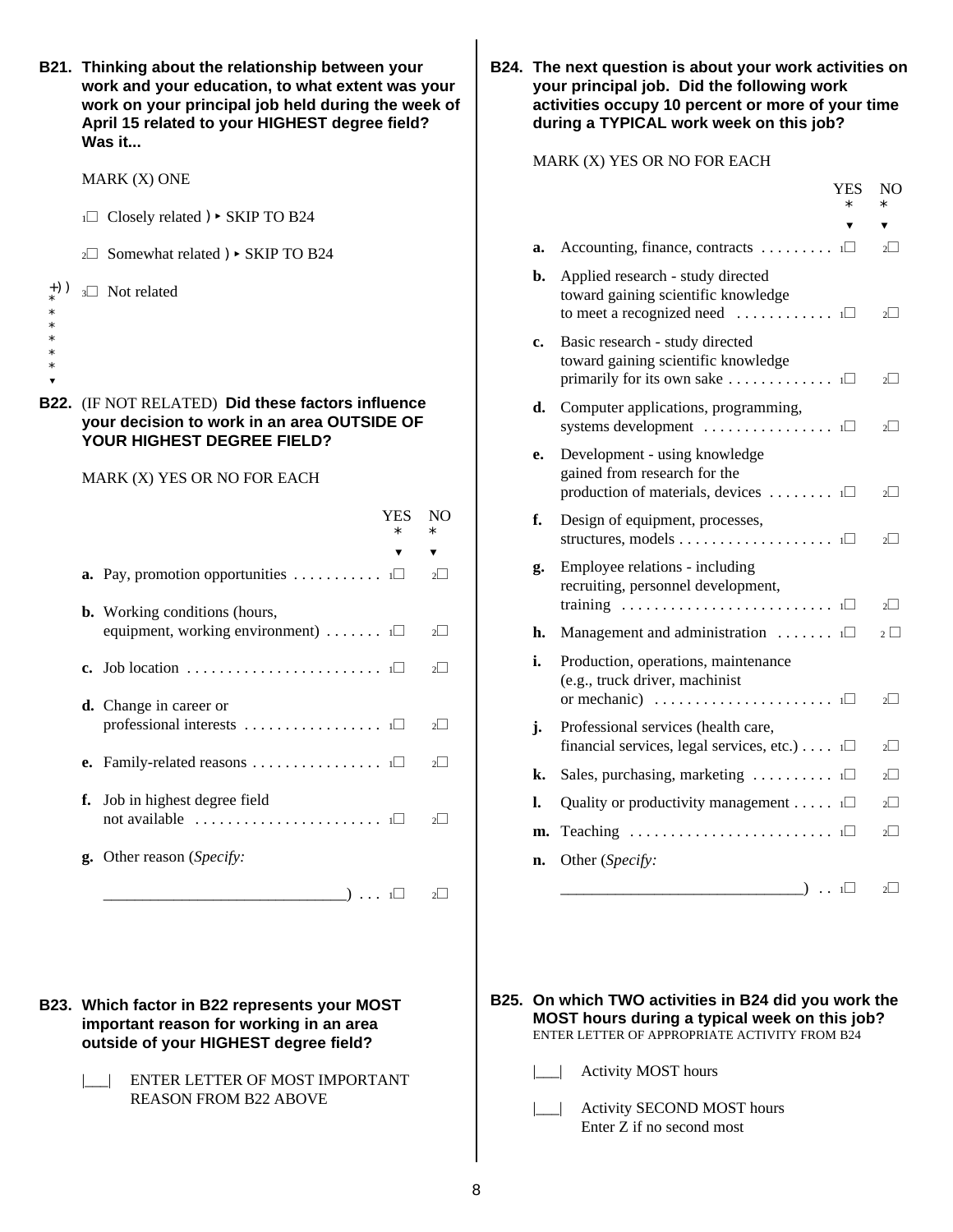- +))) \* \* \* \* \* \* \* ? +))) \* \* \* \* \* \* \* \* \* \* ? **B26. Did you supervise the work of others as part of B30. Was any of your work on this job supported by this job? CONTRACTS OR GRANTS from the U.S.** • Answer yes if you assign duties to workers AND recommend or initiate personnel actions **COVER FEDERAL EMPLOYEES** please answer "No" such as hiring, firing, or promoting  $1\Box$  Yes  $2 \square$  No )  $\triangleright$  SKIP TO B28 **B27.** (IF YES) **How many people did you typically:** Number Supervised a. supervise DIRECTLY? ............... \_\_\_\_\_\_\_\_\_ b. supervise through subordinate supervisors? .............. \_\_\_\_\_\_\_\_\_ **B28. Before deductions, what was your salary on this job as of the week of April 15?** [Do NOT include bonuses, overtime, or additional compensation for summertime teaching or research] • IF NOT SALARIED: Please estimate your earned income, excluding business expenses. MARK (X) ONE  $\text{S}$  per 1 $\Box$  Hour Salary or Earned Income  $2\Box$  Week  $3\Box$  Month  $4$  Year  $5\Box$  Academic year <sup>6</sup>~ Other (*Specify:*  $\overline{\phantom{a}}$ **B29. Was this salary or earned income based on working full-time?** • IF SELF-EMPLOYED, please answer "Yes" if you usually worked 35 or more hours a week on this job
	- $1\Box$  Yes
	- $2\square$  No

# **government during the week of April 15?**

MARK (X) ONE

 $1\square$  Yes  $_{2}\square$  No  $\hspace{0.6cm}$   $))$ )))), \* /)< SKIP TO B32  $^*$  (PAGE 10)  $\mathbb{S}$  Don't Know  $\mathbb{S}$ 

### **B31.** (IF YES) **Which Federal agencies or departments were supporting your work?**

MARK (X) ALL THAT APPLY

- 1<sup>1</sup> Defense Department (DOD)
- 2<sup>1</sup> Education Department (include NCES, OERI, FIPSE, FIRST)
- 3<sup>3</sup> Energy Department (DOE)
- 4<sup> $\Box$ </sup> Environmental Protection Agency (EPA)
- $5\Box$  National Aeronautics and Space Administration (NASA)
- $6\Box$  National Institutes of Health (NIH)
- 7 $\Box$  National Science Foundation (NSF)
- 8<sup>8</sup> Nuclear Regulatory Commission (NRC)
- <sup>9</sup>~ Other (*Specify:* \_\_\_\_\_\_\_\_\_\_\_\_\_\_\_\_\_\_\_\_\_\_\_\_)

\_\_\_\_\_\_\_\_\_\_\_\_\_\_\_\_\_\_\_\_\_\_\_\_\_\_\_\_\_\_\_\_\_\_\_\_\_

10<sup> $\Box$ </sup> DON'T KNOW SOURCE AGENCY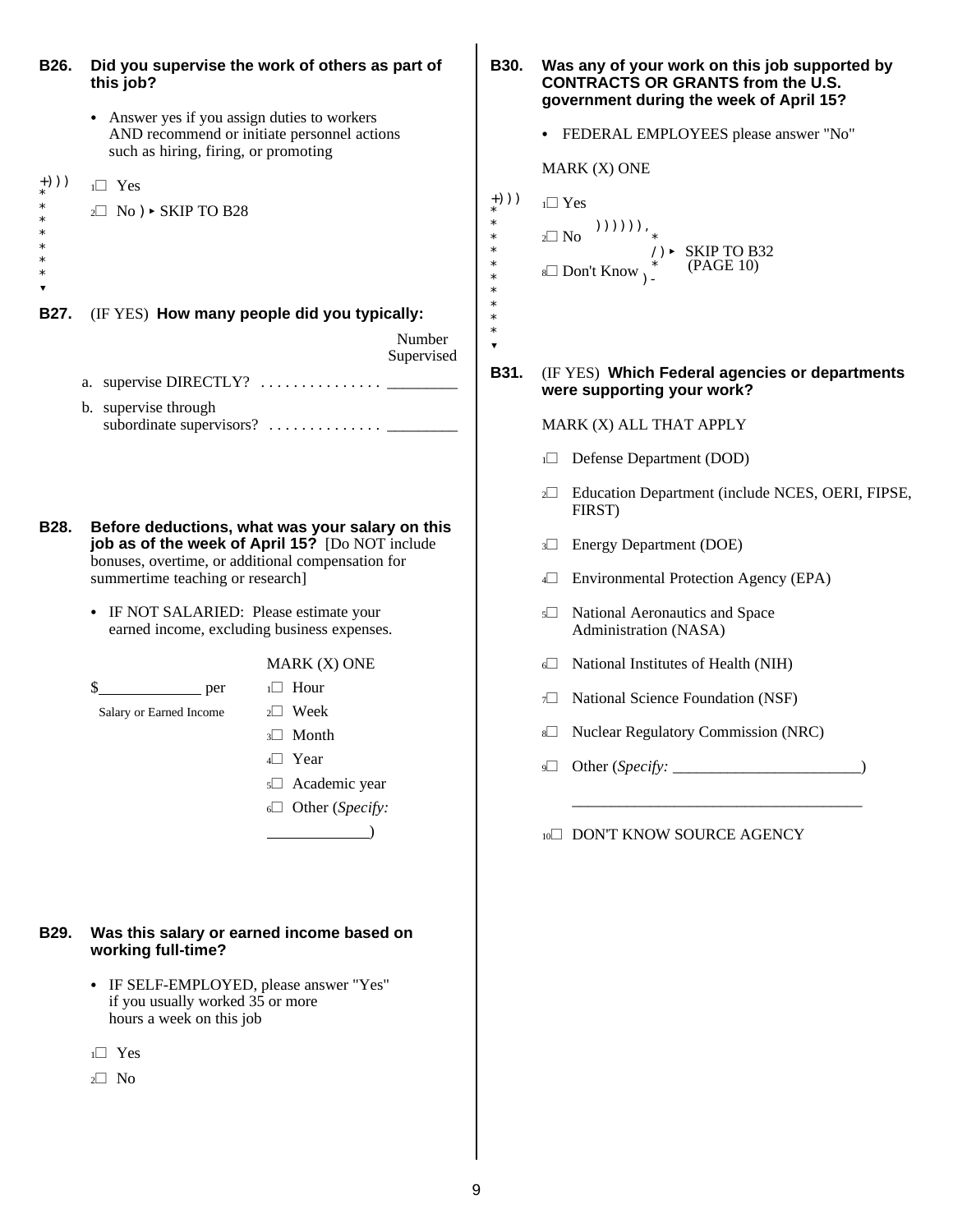+))) \* \* \* \* \* \* \* \* \* ? +))) \* \* \* \* ? **The following 3 questions provide information for the U.S. Department of Energy B32. From the list of selected areas, indicate the ONE area, if any, to which you devoted the MOST hours during a typical week on this job.** MARK (X) ONE  $1\Box$  Energy/Fuel  $\Box$  Environment  $))))))))))$ ))), \* /< SKIP TO B35 4<sup>1</sup> National Defense \* \*  $5\Box$  NONE OF THE ABOVE )) -3<sup>3</sup> Health/Safety **B33.** (IF ENERGY/FUEL) **From the following list, indicate the ONE ENERGY SOURCE that involved the largest proportion of your energy-related work during the past year.** MARK (X) ONE  $1\Box$  Coal  $2\Box$  Petroleum and natural gas  $3\Box$  Nuclear fission  $4\Box$  Nuclear fusion  $5\Box$  Hydroenergy  $6\Box$  Other Renewables (such as solar, biomass, wind, geothermal) 7 $\Box$  Other energy source (*Specify*: \_\_\_\_\_\_\_\_\_\_\_\_\_\_\_\_\_\_\_\_\_\_\_\_\_\_\_\_\_\_\_\_\_\_\_\_\_\_\_\_) **B34. From the following list, indicate the ONE ENERGY-RELATED ACTIVITY that involved the largest proportion of your energy-related work during the past year.** MARK (X) ONE  $1\Box$  Exploration and extraction  $2\Box$  Manufacture of energy-related equipment  $3\Box$  Fuel processing (include refining and enriching) <sup>4</sup>~ Electric power generation and transmission  $5\Box$  Transportation and distribution of fuel <sup>6</sup>~ Waste management or decommissioning 7 $\Box$  Conservation, utilization, management, or storage of energy/fuel  $8\Box$  Environment, health, and safety 9 $\Box$  Other energy-related activity, (*Specify*: \_\_\_\_\_\_\_\_\_\_\_\_\_\_\_\_\_\_\_\_\_\_\_\_\_\_\_\_\_\_\_\_\_\_\_\_\_\_\_\_) **B35. During the week of April 15, did you hold a second job (or business) including part-time, evening, or weekend work?**  $1\Box$  Yes  $2\Box$  No )  $\triangleright$  SKIP TO PART C (PAGE 11) **B36.** (IF YES) **What kind of work were you doing at your second job during the week of April 15--that is, what was your occupation?** Please be as specific as possible, including any area of specialization. • Example: High school teacher - Math • If you had MORE THAN TWO JOBS, answer for the job at which you worked the second greatest number of hours that week **B37. Using the JOB CODES (List B, pages 17-18), choose the code that BEST describes the work you were doing on your second job during the week of April 15.**  $\Box$   $\Box$  CODE **B38. Before deductions, what was your salary on your second job during the week of April 15?** Do NOT include bonuses, overtime, or additional compensation for summertime teaching or research. • IF NOT SALARIED: Please estimate your earned income, excluding business expenses MARK (X) ONE  $\frac{1}{2}$  per  $\frac{1}{2}$  Hour Salary or Earned Income  $2\Box$  Week  $3$  Month  $4\Box$  Year 5<sup>1</sup> Academic year <sup>6</sup>~ Other (*Specify:* **B39. To what extent was your work on this second job related to your HIGHEST degree field? Was it...** MARK (X) ONE  $1\Box$  Closely related  $2\Box$  Somewhat related 3 $\Box$  Not related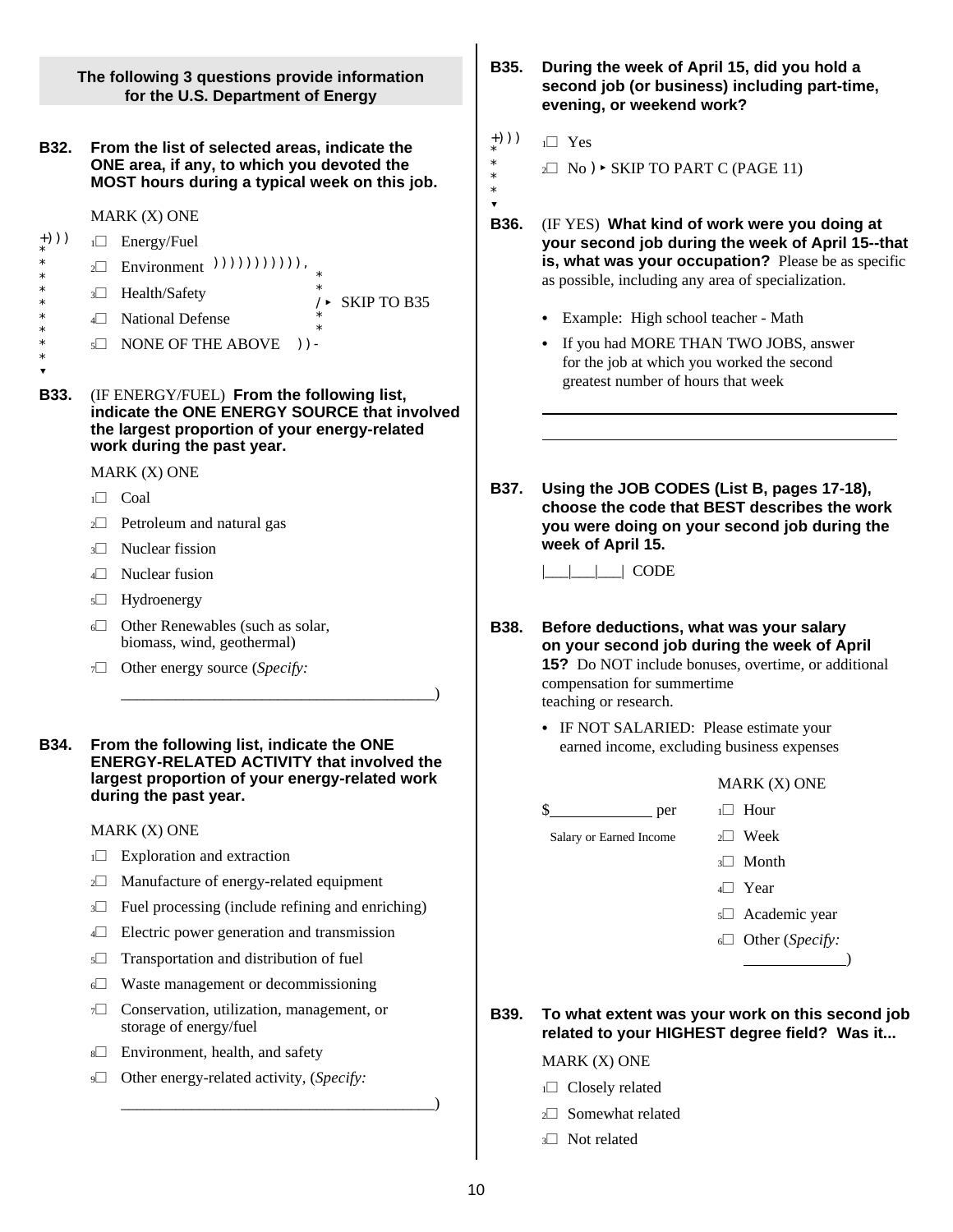### **PART C: OTHER WORK-RELATED INFORMATION**

| C1.              | How many years of professional work experience<br>have you had:                                                                                                                                                                                                                                                                                                                                                                          | C5. | (IF YES) During the past year, in which of th<br>following areas did you attend work-related<br>workshops, seminars, or other work-related                                                                                                                                                                                                   |
|------------------|------------------------------------------------------------------------------------------------------------------------------------------------------------------------------------------------------------------------------------------------------------------------------------------------------------------------------------------------------------------------------------------------------------------------------------------|-----|----------------------------------------------------------------------------------------------------------------------------------------------------------------------------------------------------------------------------------------------------------------------------------------------------------------------------------------------|
|                  | If none or less than half a year, enter 0<br>Number<br>of Years                                                                                                                                                                                                                                                                                                                                                                          |     | training activities?<br>MARK (X) YES OR NO FOR EACH<br>YE<br>$\ast$                                                                                                                                                                                                                                                                          |
| C <sub>2</sub> . | During the past year, did you attend any<br>professional society or association meetings<br>or conferences?<br>Include regional, national or international meetings<br>$\bullet$<br>$1 \square$ Yes                                                                                                                                                                                                                                      |     | <b>a.</b> Management or supervisor training $\dots \dots$<br><b>b.</b> Technical training in my occupational<br>c. General professional training (e.g.,<br>public speaking, business writing) $\ldots \ldots$ $\Box$<br>d. Other work-related training<br>$(Specify:$ $\qquad \qquad$ $\qquad \qquad$ $\qquad \qquad$ $\qquad \qquad$ $\Box$ |
|                  | $2 \Box$ No                                                                                                                                                                                                                                                                                                                                                                                                                              | C6. | For which of the following reasons did you<br>training activities during the past year?<br>MARK (X) YES OR NO FOR EACH<br>YE                                                                                                                                                                                                                 |
| C <sub>3</sub> . | To how many national or international<br>professional societies or associations do you<br>currently belong?                                                                                                                                                                                                                                                                                                                              |     | $\ast$<br>$\overline{\mathbf{v}}$<br>a. To facilitate a change in my<br><b>b.</b> To acquire FURTHER skills or knowledge<br>in my occupational field $\dots \dots \dots \dots \dots$<br>c. For licensure/certification $\Box$                                                                                                                |
| C4.              | During the past year, did you attend any WORK-<br>RELATED workshops, seminars, or other work-<br>related training activities?<br>Do NOT include college courses<br>$\bullet$<br>Do NOT include professional meetings unless you<br>$\bullet$<br>attended a special training session conducted at the<br>meeting/conference<br>$_1 \square$ Yes) $\triangleright$ GO TO C5<br>$_2 \square$ No $) \triangleright$ SKIP TO PART D (PAGE 12) |     | d. To increase opportunities for<br>promotion/advancement/higher salary $\Box$<br>e. To learn skills or knowledge needed<br>for a recently acquired position $\ldots \ldots \ldots$<br><b>f.</b> Required or expected by employer $\dots \dots$                                                                                              |
|                  |                                                                                                                                                                                                                                                                                                                                                                                                                                          | C7. | What was your most important reason for<br>attending training activities? ENTER LETTER O<br>APPROPRIATE REASON FROM C6.<br>MOST IMPORTANT REASON FROM C6                                                                                                                                                                                     |

| following areas did you attend work-related<br>workshops, seminars, or other work-related | training activities?                                                                                                          |
|-------------------------------------------------------------------------------------------|-------------------------------------------------------------------------------------------------------------------------------|
|                                                                                           | MARK (X) YES OR NO FOR EACH                                                                                                   |
|                                                                                           | YES<br>$\ast$                                                                                                                 |
|                                                                                           |                                                                                                                               |
| a.                                                                                        | Management or supervisor training<br>1                                                                                        |
|                                                                                           | <b>b.</b> Technical training in my occupational<br>$1\Box$                                                                    |
| c.                                                                                        | General professional training (e.g.,<br>public speaking, business writing) $\ldots \ldots$                                    |
|                                                                                           | d. Other work-related training                                                                                                |
|                                                                                           | $(Specify:$ $\Box$                                                                                                            |
|                                                                                           | For which of the following reasons did you attend<br>training activities during the past year?<br>MARK (X) YES OR NO FOR EACH |
|                                                                                           | YES                                                                                                                           |
|                                                                                           | *                                                                                                                             |
|                                                                                           | ▼<br><b>a.</b> To facilitate a change in my<br>occupational field<br>1                                                        |
|                                                                                           | <b>b.</b> To acquire FURTHER skills or knowledge                                                                              |
|                                                                                           | in my occupational field $\dots \dots \dots \dots \dots$<br>c. For licensure/certification $\Box$                             |
|                                                                                           | <b>d.</b> To increase opportunities for<br>promotion/advancement/higher salary $\dots$ $\square$                              |
|                                                                                           | e. To learn skills or knowledge needed<br>for a recently acquired position<br>1                                               |
| f.                                                                                        | Required or expected by employer<br>1                                                                                         |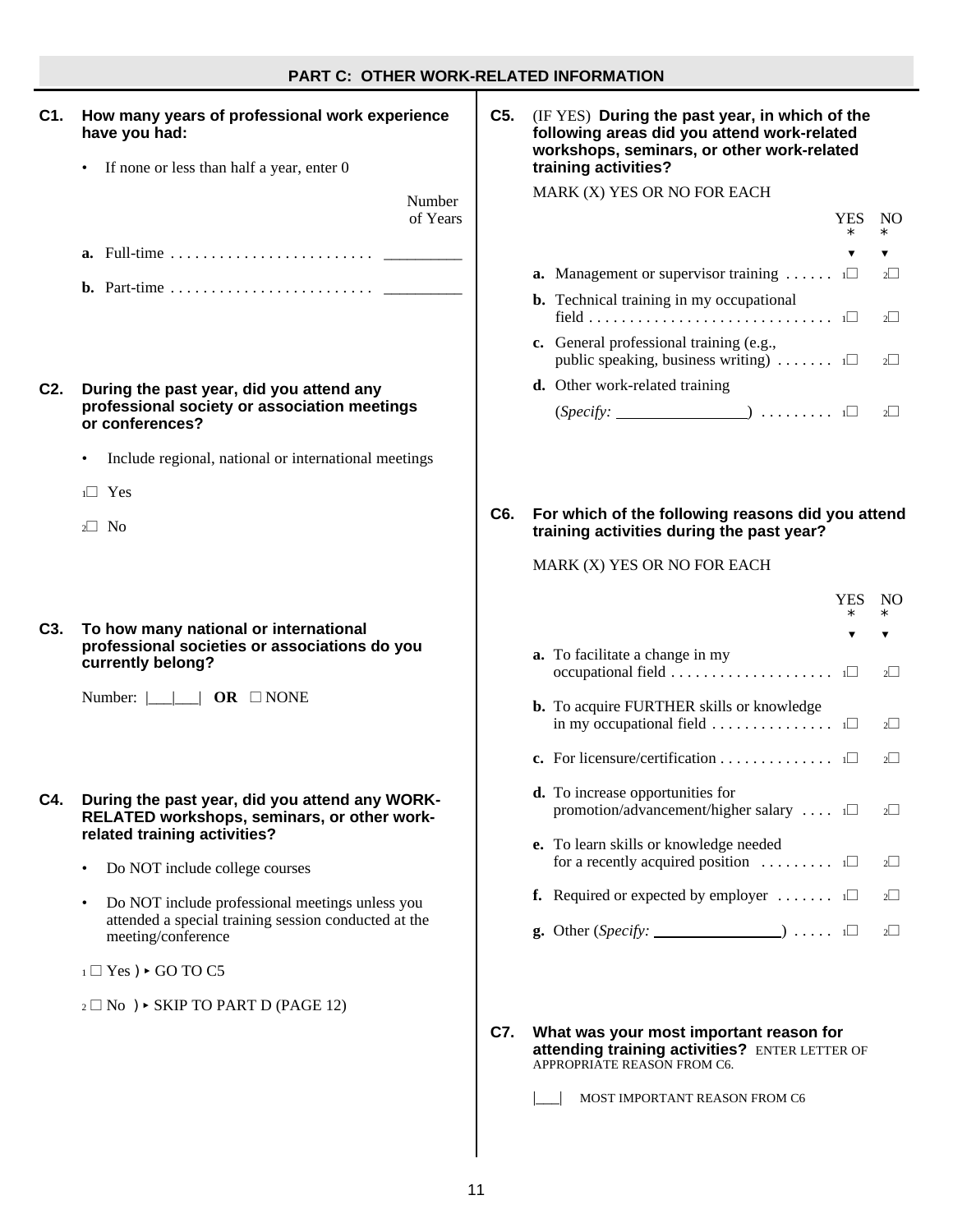## **PART D - BACKGROUND INFORMATION**

| D1. | In what month and year were you born?                                                                          | D <sub>5</sub> .            | Are you of Hispanic origin or descent?                                                                                   |
|-----|----------------------------------------------------------------------------------------------------------------|-----------------------------|--------------------------------------------------------------------------------------------------------------------------|
|     | $\Box$ 19 $\Box$                                                                                               | $+))$ )                     | $1 \square$ Yes                                                                                                          |
|     | Year<br>Month                                                                                                  | $\ast$<br>$\ast$<br>$\ast$  | $2 \square$ No ) $\triangleright$ SKIP TO D7                                                                             |
| D2. | In what U.S. state or territory were you born? (If<br>outside the United States: Record country)               | $\blacktriangledown$<br>D6. | Which of the following categories BEST<br>describes your Hispanic descent?<br>(If more than one category applies, please |
|     |                                                                                                                |                             | select the ONE you consider the most important<br>part of your background)                                               |
|     | <b>OR</b>                                                                                                      |                             | MARK (X) ONE                                                                                                             |
|     | Foreign Country: 2000 and 2000 and 2000 and 2000 and 2000 and 2000 and 2000 and 2000 and 2000 and 2000 and 200 |                             | 1 <sup>1</sup> Mexican, Mexican-American, Chicano                                                                        |
|     |                                                                                                                |                             | 2 <sup>2</sup> Puerto Rican                                                                                              |
| D3. | Did you live in a rural or farming community at<br>any time prior to reaching the age of 18?                   |                             | 3 <sup>O</sup> Cuban                                                                                                     |
|     | $1 \square$ Yes                                                                                                |                             | 4 Other Hispanic (Specify:                                                                                               |
|     | $2 \Box$ No                                                                                                    |                             |                                                                                                                          |
| D4. | What is the HIGHEST level of education<br><b>COMPLETED by your parents?</b>                                    |                             |                                                                                                                          |
|     | MARK (X) ONE FOR EACH PARENT                                                                                   | D7.                         | Are you:                                                                                                                 |
|     | <b>Mother</b><br><b>Father</b><br>(Stepfather or<br>(Stepmother or                                             |                             |                                                                                                                          |
|     |                                                                                                                |                             | MARK (X) ONE                                                                                                             |
|     | Male Guardian) Female Guardian)<br>*                                                                           |                             | 1 <sup>1</sup> White                                                                                                     |
|     | ▼<br>▼                                                                                                         |                             | 2 <sup>2</sup> Black/African American                                                                                    |
|     | a. Less than high<br>school diploma $\ldots \ldots \ldots \square$<br>1                                        |                             | Asian or Pacific Islander<br>$3\Box$                                                                                     |
|     | <b>b.</b> High school diploma<br>$1\Box$                                                                       |                             | 4 American Indian or Alaskan Native (Eskimo, Aleut)                                                                      |
|     | or equivalent $\ldots \ldots \ldots$<br>c. Some college, vocational                                            |                             | s□ Other (Specify:                                                                                                       |
|     | or trade school (including<br>2-year degrees) $\dots \dots 1$<br>$1\Box$                                       |                             |                                                                                                                          |
|     | d. Graduated from a 4-year<br>college (Bachelor's                                                              |                             |                                                                                                                          |
|     | $degree)$<br>$1\Box$                                                                                           | D8.                         | Are you:                                                                                                                 |
|     | e. At least some graduate<br>or professional<br>$school$<br>1                                                  |                             | $1 \square$ Male                                                                                                         |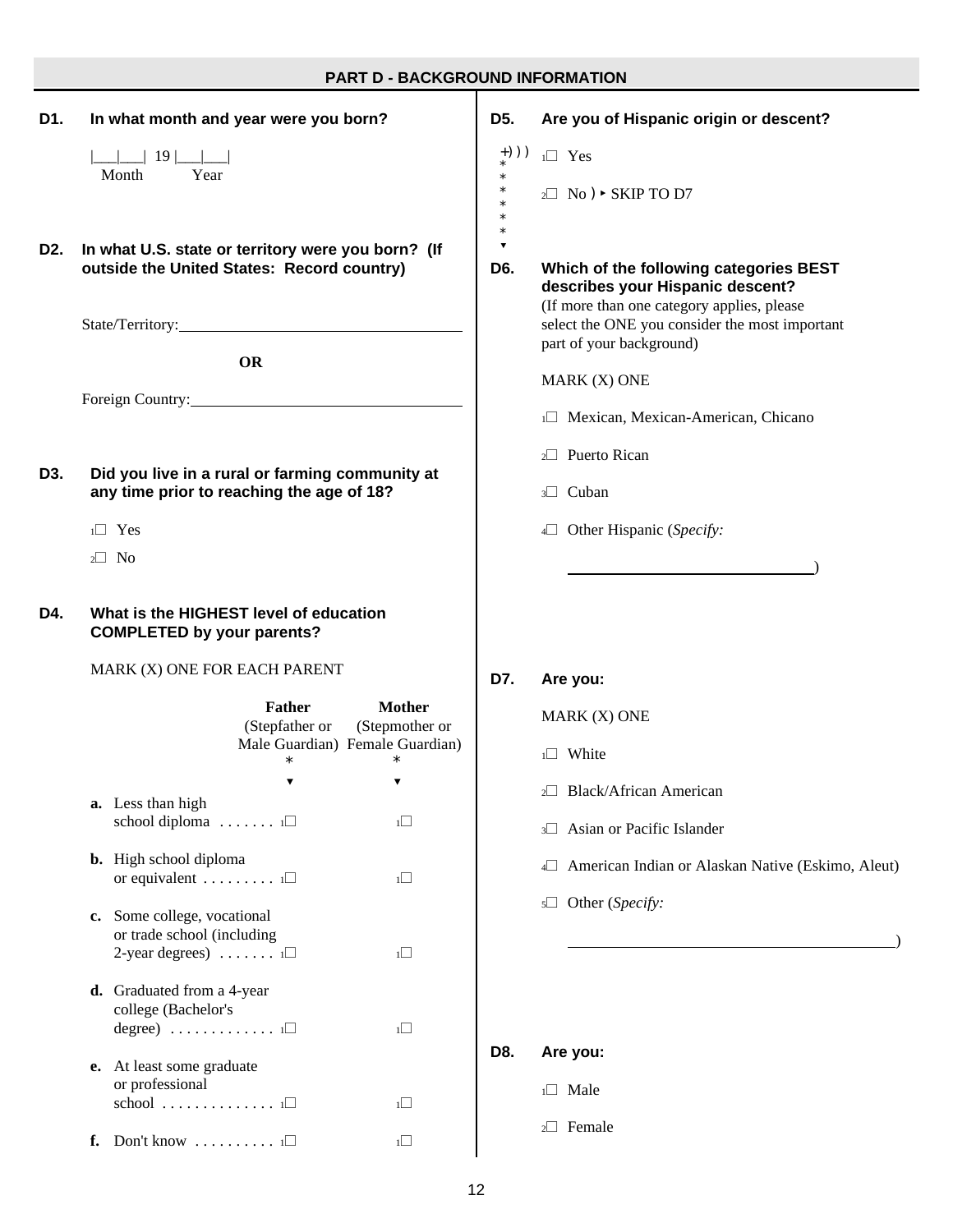| <b>U.S. Citizen</b><br>$\Box$ Native Born ) $\triangleright$ SKIP TO D12<br>$_2\Box$ Naturalized ) $\triangleright$ SKIP TO D11                  | $+)$ )                                                                                                                                                                                      |                                                                                                                                                                                                                                                            |
|--------------------------------------------------------------------------------------------------------------------------------------------------|---------------------------------------------------------------------------------------------------------------------------------------------------------------------------------------------|------------------------------------------------------------------------------------------------------------------------------------------------------------------------------------------------------------------------------------------------------------|
|                                                                                                                                                  | $+1$                                                                                                                                                                                        | $1 \square$ Yes, full-time                                                                                                                                                                                                                                 |
|                                                                                                                                                  | $*,))$<br>$\ast$<br>$\ast$                                                                                                                                                                  | 2 <sup>2</sup> Yes, part-time                                                                                                                                                                                                                              |
|                                                                                                                                                  | $\ast$<br>$\ast$                                                                                                                                                                            | $3\Box$ No ) $\triangleright$ SKIP TO D16                                                                                                                                                                                                                  |
| <b>Non-U.S. Citizen</b><br>3 With a Permanent U.S. Resident Visa<br>4 With a Temporary U.S. Resident Visa<br>s□ Living outside the United States | $\ast$<br>$\ast$<br>D <sub>15</sub> .                                                                                                                                                       | (IF YES) Did your spouse's duties on this job<br>require technical expertise equivalent to at least a<br>bachelor's degree in                                                                                                                              |
|                                                                                                                                                  |                                                                                                                                                                                             | <b>YES</b><br>NO.                                                                                                                                                                                                                                          |
|                                                                                                                                                  |                                                                                                                                                                                             | $\ast$<br>$\ast$<br>▼                                                                                                                                                                                                                                      |
| (IF NON-U.S. CITIZEN) Of which country are you<br>a citizen?                                                                                     |                                                                                                                                                                                             | a. Engineering, computer science,<br>math, or the natural sciences $\dots \dots \dots \dots \dots$<br>$2\Box$                                                                                                                                              |
|                                                                                                                                                  |                                                                                                                                                                                             | b. The social sciences $\dots \dots \dots \dots \dots \dots \dots \dots$<br>$2^{\square}$                                                                                                                                                                  |
| OFFICE USE:                                                                                                                                      |                                                                                                                                                                                             | c. Some other field (Specify: $\dots$<br>$2^{\square}$                                                                                                                                                                                                     |
|                                                                                                                                                  |                                                                                                                                                                                             |                                                                                                                                                                                                                                                            |
| When did you come to the United States to stay?<br><b>OR</b> $\Box$ Never came to stay<br>$19$    <br>Year                                       | D <sub>16</sub> .                                                                                                                                                                           | During the week of April 15, did you have any<br>children living with you as part of your family?<br>• Only count children who lived with you at least<br>50 percent of the time. Students who board at<br>school should be counted if they spend at least |
| During the week of April 15, 1993, were you living                                                                                               |                                                                                                                                                                                             | half of their vacation time with you.                                                                                                                                                                                                                      |
| were you living in another country?                                                                                                              |                                                                                                                                                                                             | $1 \square$ Yes                                                                                                                                                                                                                                            |
|                                                                                                                                                  |                                                                                                                                                                                             | $2 \square$ No ) $\triangleright$ SKIP TO D18 (PAGE 14)                                                                                                                                                                                                    |
|                                                                                                                                                  |                                                                                                                                                                                             |                                                                                                                                                                                                                                                            |
|                                                                                                                                                  | D17.                                                                                                                                                                                        | (IF YES) How many of these children living with<br>you as part of your family were                                                                                                                                                                         |
| During the week of April 15 were you:                                                                                                            |                                                                                                                                                                                             | • If no children in a category: Enter 0                                                                                                                                                                                                                    |
| MARK (X) ONE                                                                                                                                     |                                                                                                                                                                                             | <b>NUMBER</b>                                                                                                                                                                                                                                              |
| i□ Married ) > GO TO D14                                                                                                                         |                                                                                                                                                                                             | Under the age of 6                                                                                                                                                                                                                                         |
| $))))))$ ,<br>Widowed<br>$2\Box$                                                                                                                 |                                                                                                                                                                                             | Aged 6-11                                                                                                                                                                                                                                                  |
| Separated<br>$3\Box$                                                                                                                             |                                                                                                                                                                                             | Aged 12-17                                                                                                                                                                                                                                                 |
| Divorced<br>4                                                                                                                                    |                                                                                                                                                                                             | 18 or older                                                                                                                                                                                                                                                |
|                                                                                                                                                  | COUNTRY:<br>in the United States or one of its territories, or<br>1 <sup>1</sup> United States<br>2 <sup>2</sup> Another country<br>SKIP TO D16<br>$))$ ) -<br>5 <sup>1</sup> Never Married | $+))$ )                                                                                                                                                                                                                                                    |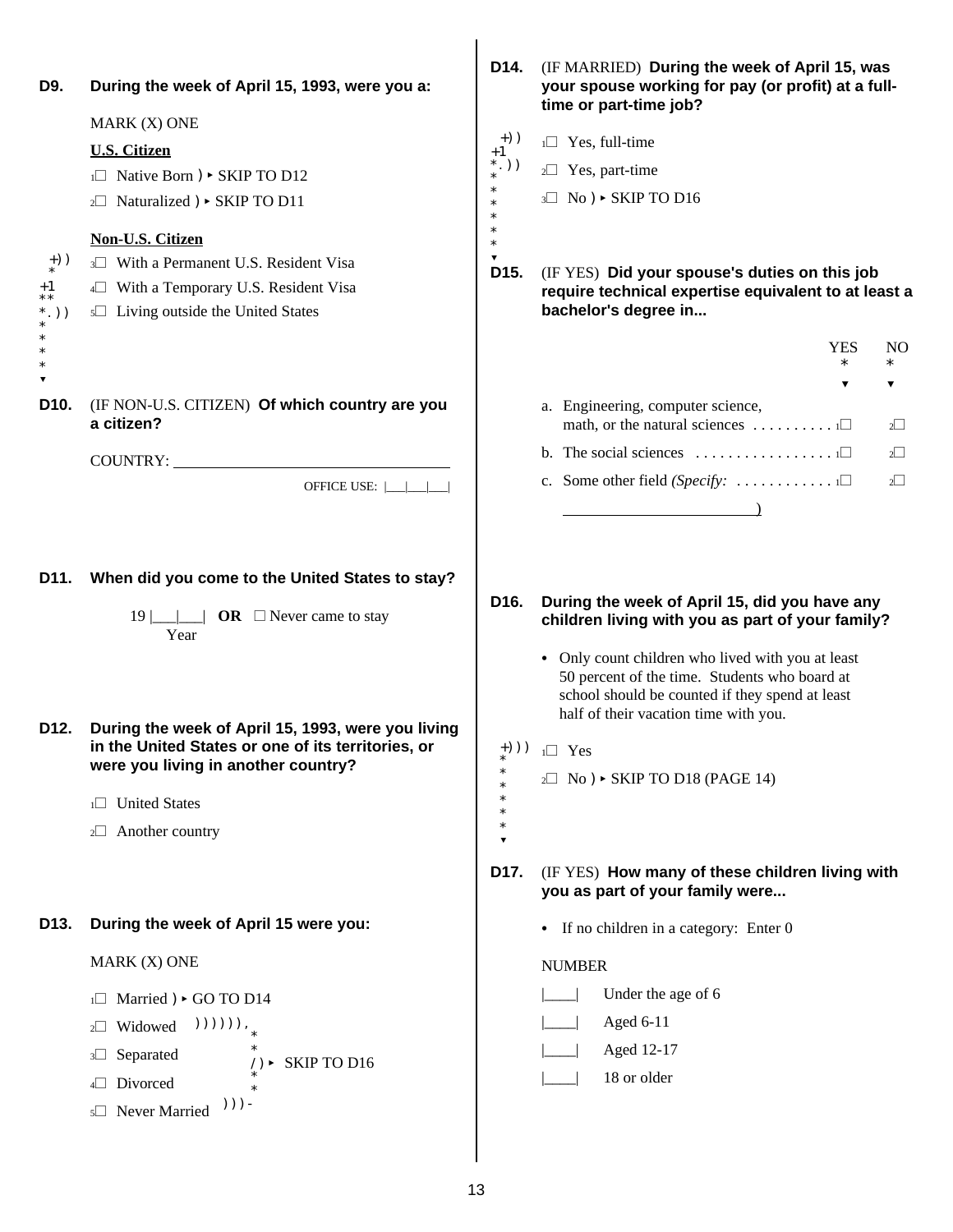The next question is designed to help us better understand the career paths of individuals with different physical abilities.

### **D18. What is the USUAL degree of difficulty you have with...**

|                   |                                                                                                                                                                                                                                                                                                                              | MARK (X) ONE FOR EACH |                              |                    |                  |                           |
|-------------------|------------------------------------------------------------------------------------------------------------------------------------------------------------------------------------------------------------------------------------------------------------------------------------------------------------------------------|-----------------------|------------------------------|--------------------|------------------|---------------------------|
|                   |                                                                                                                                                                                                                                                                                                                              | None<br>$\ast$        | Slight<br>$\ast$             | Moderate<br>$\ast$ | Severe<br>$\ast$ | Unable<br>to do<br>$\ast$ |
|                   |                                                                                                                                                                                                                                                                                                                              | ▼                     | ▼                            | ▼                  | ▼                | ▼                         |
|                   | a. SEEING words or letters in ordinary newsprint (with<br>glasses/contact lenses if you usually wear them) $\dots \dots \dots \dots$                                                                                                                                                                                         |                       | $2^{\square}$                | 3 <sup>1</sup>     | 4                | $5\Box$                   |
|                   | b. HEARING what is normally said in conversation with<br>another person (with hearing aid, if you usually                                                                                                                                                                                                                    |                       | $2\Box$                      | $3\Box$            | $4\Box$          | $5\Box$                   |
|                   | c. WALKING without assistance (human or mechanical) or                                                                                                                                                                                                                                                                       |                       | $2\vert$                     | 3                  | 4                | $5\Box$                   |
|                   | d. LIFTING or carrying something as heavy as 10 pounds,<br>such as a bag of groceries $\dots \dots \dots \dots \dots \dots \dots \dots \dots \dots \dots$                                                                                                                                                                    |                       | $2^{\square}$                | 3 <sup>1</sup>     | 4                | $5\Box$                   |
| D <sub>19</sub> . | $\Box$ MARK (X) HERE IF YOU ANSWERED "NONE" TO ALL ACTIVITIES IN D18 THEN SKIP TO D20                                                                                                                                                                                                                                        |                       |                              |                    |                  |                           |
|                   | What is the earliest age at which you FIRST began<br>experiencing ANY difficulties in any of these areas?                                                                                                                                                                                                                    |                       |                              | AGE:               |                  | OR <b>ION SINCE BIRTH</b> |
| D20.              | In case we need to clarify some of the information you have provided, please list a phone number where you<br>can be reached.                                                                                                                                                                                                |                       |                              |                    |                  |                           |
|                   | Area Code<br>Number<br><b>DAYTIME</b><br>$-1-1$                                                                                                                                                                                                                                                                              | <b>EVENINGS</b>       | Area Code<br>$\vert - \vert$ | Number             |                  |                           |
| D21.              | Since we are interested in how education and employment change over time, we may be recontacting you<br>in 1995. To help us find you, please provide the name, address, and telephone number of two people who<br>are likely to know where you can be reached. DO NOT INCLUDE SOMEONE WHO LIVES IN YOUR<br><b>HOUSEHOLD.</b> |                       |                              |                    |                  |                           |
|                   | As with all the information provided in this questionnaire, complete confidentiality will be provided. These<br>people will only be contacted if we cannot find you in 1995.                                                                                                                                                 |                       |                              |                    |                  |                           |
|                   | Name                                                                                                                                                                                                                                                                                                                         | Name                  |                              |                    |                  |                           |
|                   | Number and Street                                                                                                                                                                                                                                                                                                            | Number and Street     |                              |                    |                  |                           |
|                   | City/Town<br>Zip Code<br>State                                                                                                                                                                                                                                                                                               | City/Town             |                              | State              | Zip Code         |                           |
|                   | Country (If outside U.S.)                                                                                                                                                                                                                                                                                                    |                       | Country (If outside U.S.)    |                    |                  |                           |
|                   | Area Code<br>Number                                                                                                                                                                                                                                                                                                          | Area Code             |                              | Number             |                  |                           |
| D22.              | Is the address information on the back cover the best one for                                                                                                                                                                                                                                                                |                       |                              |                    |                  |                           |

## **us to use for any future mailing?**

1<sup> $\Box$ </sup> Yes 2 $\Box$  No - *Please make needed changes on the back cover*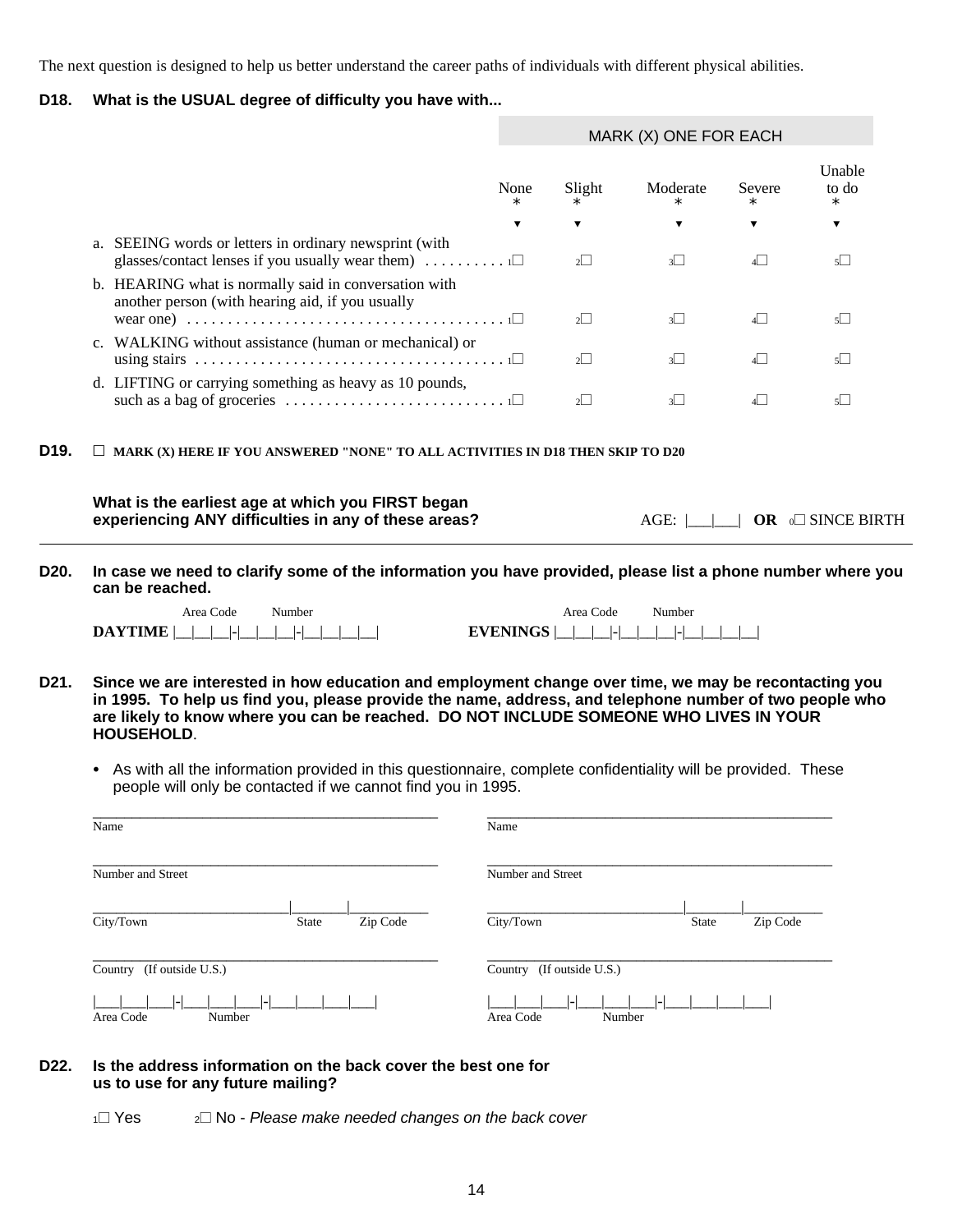**The remaining pages of this questionnaire contain the EDUCATION CODES (List A) and JOB CODES (List B) needed for answering some of the preceding questions.**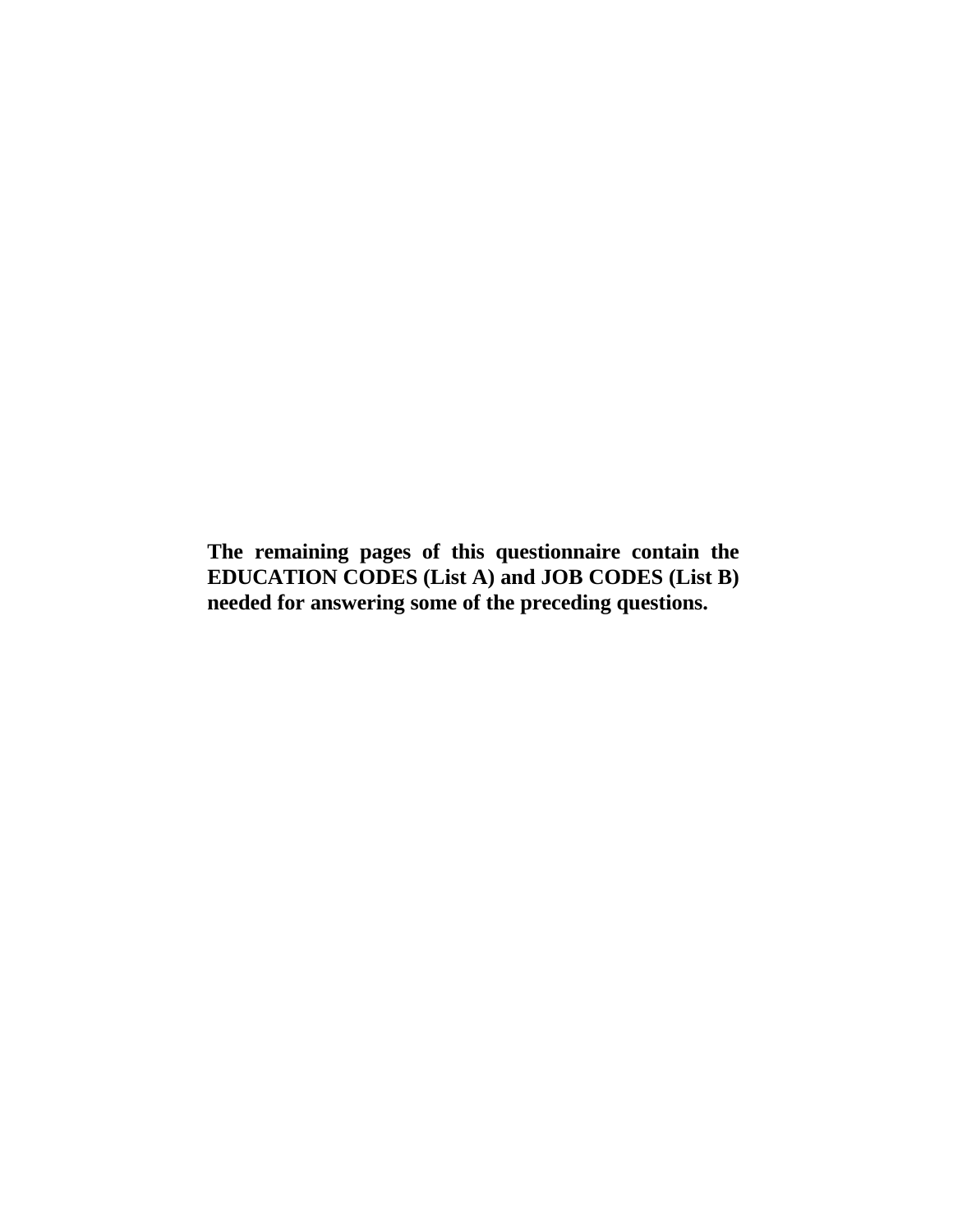# LIST A: EDUCATION CODES

**This EDUCATION CODES list is ordered alphabetically. The titles in bold type are broad fields of study. To make sure you have found the BEST code, please review ALL broad categories before making your choice. If you cannot find the code that BEST describes your field of study, use the "OTHER" code under the most appropriate broad field in bold print. If none of the codes fit your field of study, use Code 995.**

- 
- 601 Agriculture, economics (also see 655 and 923) 671 Computer/information sciences, 672 Computer/information sciences, 672 Computer programming 602 OTHER, agricultural business and production 672 Computer programming the form of  $672$

- 
- 606 Food sciences and technology (also see 638) 677 OTHER, computer and information sciences<br>607 Plant sciences (also see 633)
- 607 Plant sciences (also see 633)
- 
- - (for architectural engineering, see 723)

#### 620 **Area/Ethnic Studies**

- 
- 
- 
- 
- 
- 
- 
- 638 Nutritional sciences (also see 606)<br>639 Pharmacology, human and animal (also see 788) 711 Special education
- 639 Pharmacology, human and animal (also see 788) *711 711* Special education<br>640 Physiology, human and animal structure of 788) *712 712 Social science teacher education*
- Physiology, human and animal 712<br>
712 Sociology, human and animal science teacher education of the 713
- 
- 641 Zoology, general and step and step and step and step and step and step and step and step and step and step and step and step and step and step and step and step and step and step and step and step and step and step and OTHER, biological sciences

# **Business Management/Administrative Services** 722 Agricultural<br>Accounting 723 Architectura

- 651 Accounting 723 Architectural
- 
- Business administration and management
- 654 Business, general 726 Civil
- 655 Business/managerial economics (also see 601 and 923) 727 Computer/systems (also see 673)
- 
- 
- Marketing research
- 
- 843 Operations research 731 General<br>T31 General 659 OTHER, business management/admin. services 752 Geophysical OTHER, business management/admin. services 732<br>733 T

- 661 Communications, general 736 Metallurgical
- 
- 663 OTHER, communications 738 Naval architecture and marine

- 
- 
- 673 Computer science (also see 727)
- 674 Computer systems analysis
- **Agricultural Sciences 675** Data processing technology
- 605 Animal sciences 676 Information services and systems
	-

## **Conservation/Renewable Natural Resources**<br>680 Environmental science studies

- Environmental science studies
- 681 Forestry sciences
- 610 **Architecture/Environmental Design** 682 OTHER, conservation/renewable natural resources
	- 690 **Criminal Justice/Protective Services** (also see 922)

#### **Education**

- 701 Administration
- **Biological/Life Sciences** 702 Computer teacher education
- 631 Biochemistry and biophysics and the matter of the matter of the matter of the matter 703 Counselor education/guidance services 632 Biology, general and the matter of the matter of the matter of the matter of the matter
	-
- 632 Biology, general 1996 Control 1999 Control 1999 Control 1999 Control 2004 Educational psychology<br>633 Botany (also see 607) Control 1999 Control 1999 Control 1999 Control 1999 Control 1999 Control 1999 Control 199 633 Botany (also see 607) 705 Elementary teacher education
	-
- 634 Cell and molecular biology **706** Mathematics teacher education<br>635 Ecology 707 Physical education/coaching
- 635 Ecology **Ecology** 707 Physical education/coaching<br>636 Genetics, animal and plant **1990 Community 1990 Control** 708 Pre-elementary teacher educ
- 708 Pre-elementary teacher education<br>709 Science teacher education 637 Microbiology 709 Science teacher education
	-
	-
	-
	-

#### **Engineering**

- 721 Aerospace, aeronautical, astronautical
- 
- 
- 652 Actuarial science<br>653 Business administration and management<br>653 Business administration and management<br>653 Business administration and management
	-
	-
	-
	-
- 656 Business marketing/marketing mgmt. 728 Electrical, electronics, communications (also see 751) 657 Financial management The Term of Term of Table 129 Engineering sciences, mechanics, physics<br>658 Marketing research T30 Environmental
	-
	-
	-
	- 733 Industrial (also see 752)
	- 734 Materials, including ceramics and textiles
	-
	- **Communications**<br> **Communications**<br> **Communications**, general<br> **Communications**, general
		-
- 662 Journalism 737 Mining and minerals
	- Nuclear
	-
	- 740 Petroleum<br>741 OTHER e OTHER, engineering

## **Agriculture Business and Production Computer and Information Sciences**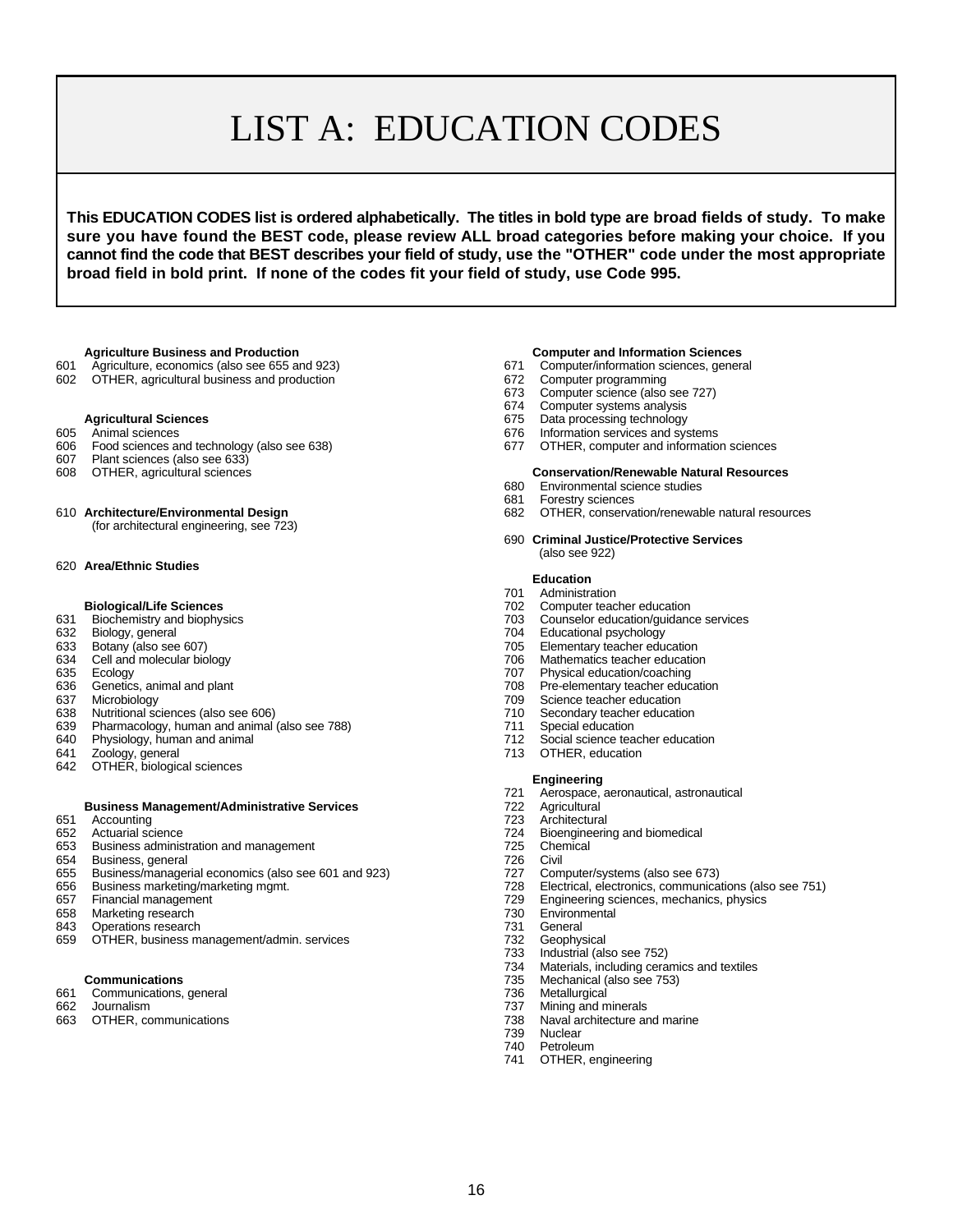# LIST A: EDUCATION CODES (CONTINUED)

#### **Engineering-Related Technologies**

- 751 Electrical and electronic technologies<br>752 Industrial production technologies 872 Atmospheric sciences and m
- 
- 753 Mechanical engineering-related technologies 631 Biochemistry
- 754 OTHER, engineering-related technologies 873 Chemistry<br>874 Earth science
- 760 **English Language and Literature/Letters** 875 Geology

#### **Foreign Languages and Literature 879 OTHER, physical sciences**

- 771 Linguistics<br>772 OTHER fo
- OTHER, foreign languages and literature

# **Health Professions and Related Sciences**<br>Audiology and speech pathology<br>
704 Educational

- Frank and Solution and Speech pathology<br>
782 Bealth services administration<br>
782 Bealth services administration<br>
782 Bealth services administration
- 782 Health services administration 893 Experimental
- 783 Health/medical assistants and the state of the state of the state of the SSA General Preach of the Health/medical technologies and the state of the SSA General Conganizational and the Health/medical technologies and th
- 
- 784 Health/medical technologies 895 Industrial technologies 895 Industrial<br>785 Medical preparatory programs (e.g., pre-dentistry, 1988 896 Social Medical preparatory programs (e.g., pre-dentistry, and the state of the Social pre-medical, pre-veterinary) and pre-medical, pre-veterinary) pre-medical, pre-veterinary)
- 786 Medicine (e.g., dentistry, optometry, osteopathic, podiatry, veterinary)
- 787 Nursing (4 years or longer program) **Public Affairs**
- 
- 788 Pharmacy (also see 639)<br>1901 Public administration<br>1902 Public policy studies 789 Physical therapy and other rehabilitation/ 902 therapeutic services 903
- 790 Public health (including environmental health and epidemiology)
- 791 OTHER, health/medical sciences 910 **Social Work**
- 800 **Home Economics**
- 810 Law/Prelaw/Legal Studies **6. Exercía de la contract entrarror de la contract en la contract en la contract en la contract en la contract en la contract en la contract en la contract en la contract en la contract en la**

830 **Library Science 1988 Library Science 1988 Properties 1988 Properties 925 History of science 926 History, other** 

- **Mathematics**<br> **Mathematics**<br> **Applied (also see 843, 652)**<br> **Applied (also see 843, 652)**<br> **Applied (also see 843, 652)**
- 842 Mathematics, general example of the state of the state of the state of the state of the state of the state of the state of the state of the state of the state of the state of the state of the state of the state of the
- 
- 844 Statistics
- 845 OTHER, mathematics
- 850 **Parks, Recreation, Leisure, and Fitness Studies** 941 Dramatic arts

#### **Philosophy, Religion, and Theology example 20 and 20 and 20 and 20 and 20 and 30 and 30 and 30 and 30 and 30 and 30 and 30 and 30 and 30 and 30 and 30 and 30 and 30 and 30 and 30 and 30 and 30 and 30 and 30 and 30 and 30**

- 
- 862 OTHER, philosophy, religion, theology

#### **Physical Sciences**

- 
- 752 Industrial production technologies 872 Atmospheric sciences and meteorology
	-
	-
	-
	- 874 Earth sciences<br>680 Environmental Environmental science studies
	-
	- 876 Geological sciences, other<br>877 Oceanography
	- 877 Oceanography<br>878 Physics
	- **Physics**
	-

#### **Psychology**

- 891 Clinical
- 
- 
- 
- 
- 
- 
- 

- 
- 
- OTHER, public affairs

#### **Social Sciences and History**

- 
- 922 Criminology (also see 690)
- 820 **Liberal Arts/General Studies** 923 Economics (also see 601 and 655)
	- Geography
	-
	- History, other
	-
- 841 Applied (also see 843, 652) <br>842 Mathematics. general 928 Political science and government
	- OTHER, social sciences
	-

#### **Visual and Performing Arts**

- 
- Fine arts, all fields
- 
- 861 Philosophy of science **1944** OTHER, visual and performing arts

### 995 **Other Fields - Not Listed**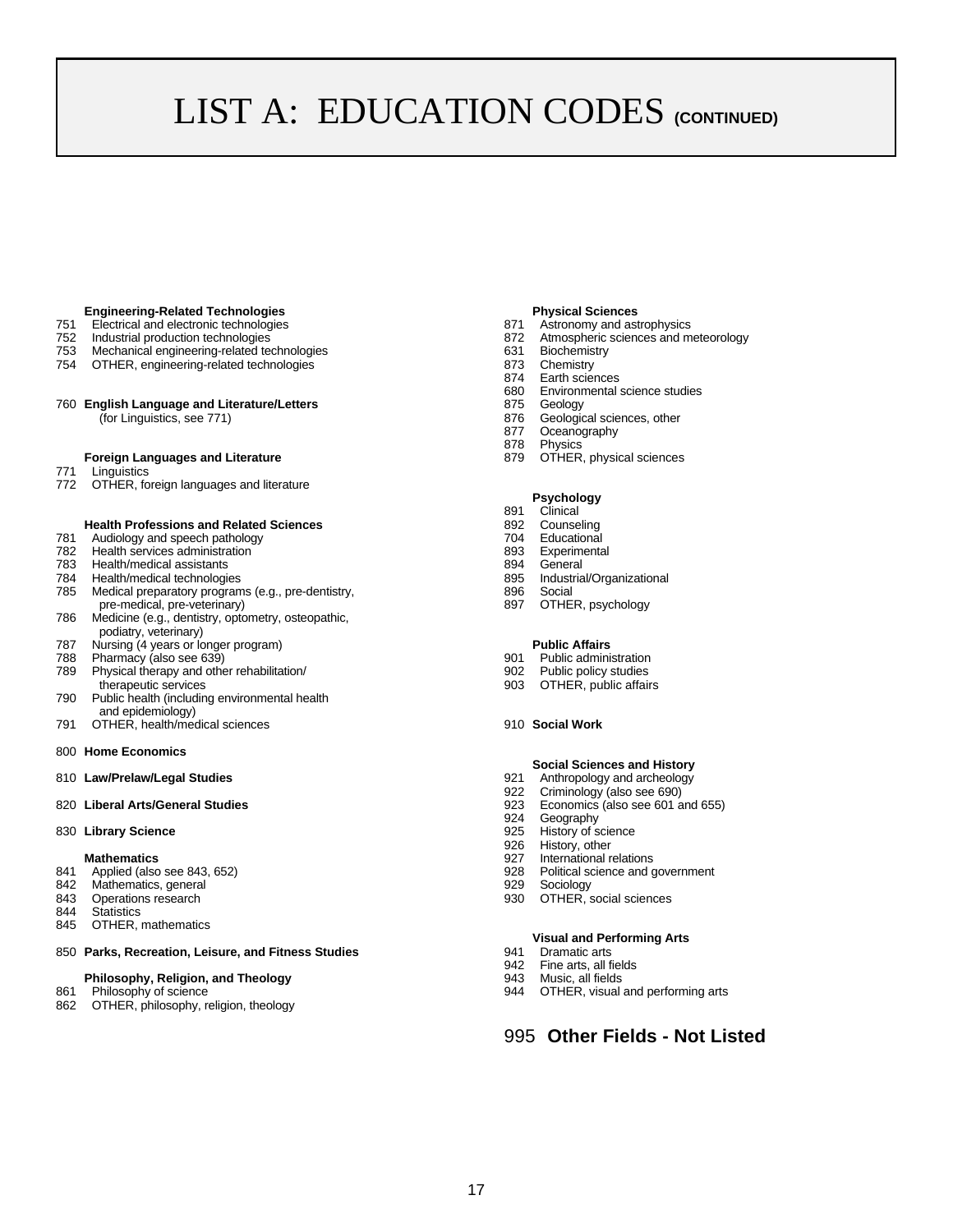# LIST B: JOB CODES

**This JOB CODES list is ordered alphabetically. The titles in bold type are broad job categories. To make sure you have found the BEST code, please review ALL broad categories before making your choice. If you cannot find the code that BEST describes your job, use the "OTHER" code under the most appropriate broad category in bold print. If none of the codes fit your job, use Code 500.**

#### **Artists, Broadcasters, Editors, Entertainers, Public Relations Specialists, Writers**

#### **Biological/Life Scientists**

- Agricultural and food scientists
- Biochemists and biophysicists
- Biological scientists (e.g., botanists, ecologists, zoologists)
- Forestry, conservation scientists
- Medical scientists (excluding practitioners)
- Technologists & technicians in the biological/life sciences
- OTHER biological/life scientists

#### **Clerical/Administrative Support**

- Accounting clerks, bookkeepers
- Secretaries, receptionists, typists
- OTHER administrative (e.g., record clerks, telephone operators)

#### **Clergy & Other Religious Workers**

- **Computer Occupations** (Also see 173)
- \*\*\* Computer engineers (See 087, 088 under Engineering)
- Computer programmers (business, scientific, process control)
- Computer system analysts
- Computer scientists, except system analysts
- Information systems scientists or analysts
- OTHER computer, information science occupations
- \*\*\* **Consultants** (select the code that comes closest to your usual area of consulting)
- **Counselors, Educational & Vocational** (Also see 236)

#### **Engineers, Architects, Surveyors**

- Architects
	- Engineers (Also see 100-103)
	- Aeronautical, aerospace, astronautical
	- Agricultural
	- Bioengineering & biomedical Chemical
	-
	- Civil, including architectural & sanitary
- Engineers (continued)
	- Computer engineer hardware
		- Computer engineer software
		- Electrical, electronic
		- Environmental
		- Industrial
		- Marine engineer or naval architect
		- Materials or metallurgical
		- Mechanical
		- Mining or geological
		- 096 Nuclear
		- Petroleum
		- Sales
		- Other engineers
		- Engineering Technologists and Technicians
		- Electrical, electronic, industrial, mechanical
		- Drafting occupations, including computer drafting
		- Surveying and mapping
	- OTHER engineering technologists and technicians
- Surveyors
- **Farmers, Foresters & Fishermen**

#### **Health Occupations**

- Diagnosing/Treating Practitioners (e.g., dentists, optometrists, physicians, psychiatrists, podiatrists, surgeons, veterinarians)
- Registered nurses, pharmacists, dieticians, therapists, physician assistants
- Health Technologists & Technicians (e.g., dental hygienists, health record technologist/technicians, licensed practical nurses, medical or laboratory technicians, radiologic technologists/technicians)
- OTHER health occupations
- **Lawyers, Judges**
- **Librarians, Archivists, Curators**

#### **Managers, Executives, Administrators** (Also see 151-153)

- Top and mid-level managers, executives, administrators (people who manage other managers)
- All other managers, including the self-employed Use the code that *comes closest to the field you manage*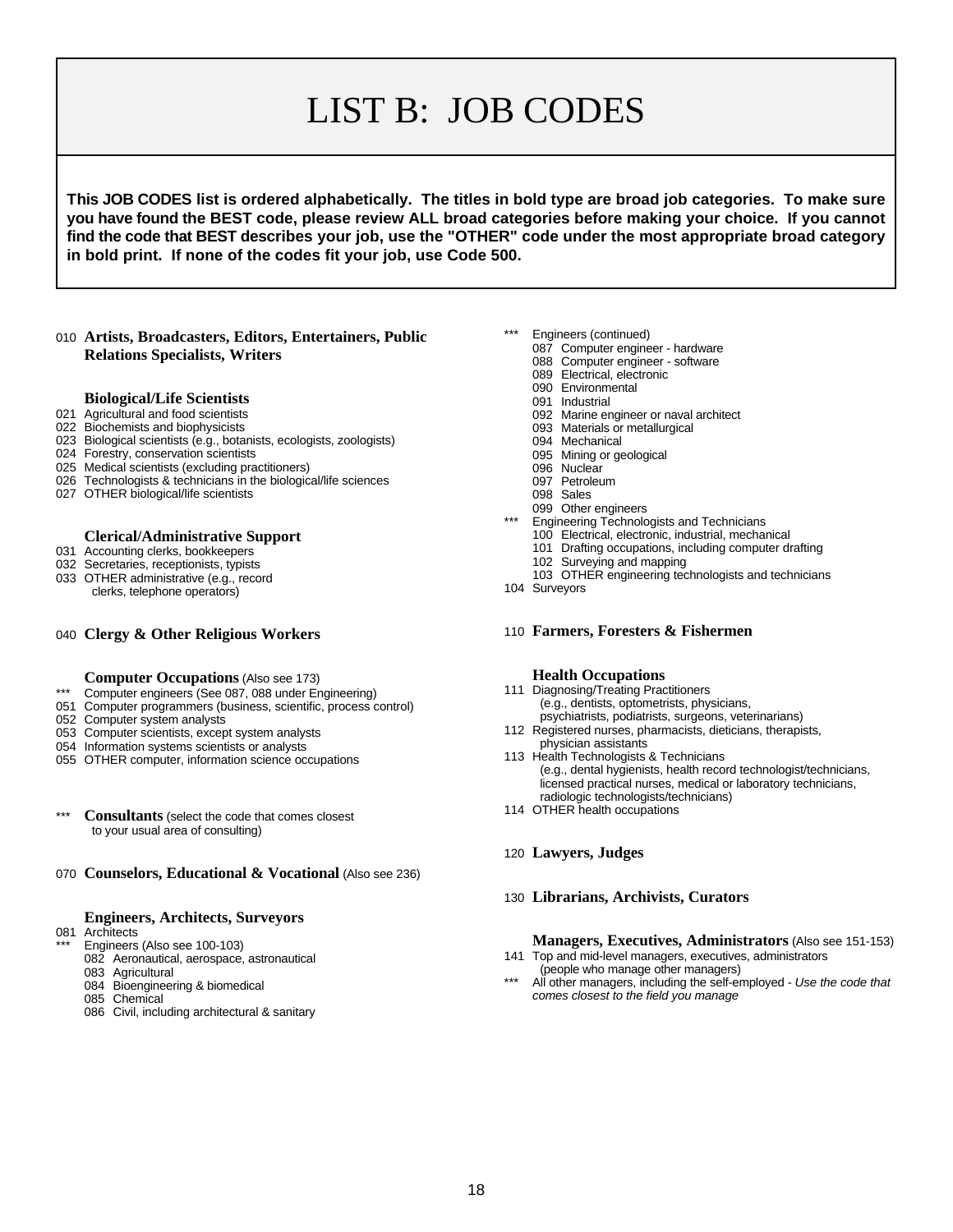# LIST B: JOB CODES **(CONTINUED)**

#### **Management-Related Occupations** (Also see 141) 240 **Social Workers**

- 151 Accountants, auditors, and other financial specialists
- 152 Personnel, training, and labor relations specialists
- 153 OTHER management related occupations

## **Mathematical Scientists**<br>171 Actuaries

- 
- 
- 
- 
- 175 Technologists and technicians in the mathematical
- sciences 271 Agriculture

#### **Physical Scientists**

- 191 Astronomers
- 192 Atmospheric and space scientists
- 193 Chemists, except biochemists
- 194 Geologists, including earth scientists
- 195 Oceanographers
- 196 Physicists
- 197 Technologists and technicians in the physical sciences
- 198 OTHER physical scientists

## \*\*\* **Research Associates/Assistants**

*(Select the code that comes closest to your field)*

#### **Sales and Marketing**

- 200 Insurance, securities, real estate, & business services
- 201 Sales Occupations Commodities Except Retail (e.g., industrial machinery/equipment/supplies, medical and dental equip/supplies)
- 202 Sales Occupations Retail (e.g., furnishings, clothing, motor vehicles, cosmetics)
- 203 OTHER marketing and sales occupations

#### **Service Occupations, Except Health** (Also see 111-114)

- 221 Food Preparation and Service (e.g., cooks, waitresses,
- bartenders)
- 222 Protective services (e.g., fire fighters, police, guards) 223 OTHER service occupations, except health

## **Social Scientists**

- 
- 231 Anthropologists 232 Economists
- 
- 233 Historians, science and technology
- 234 Historians, except science and technology
- 235 Political scientists
- 236 Psychologists, including clinical (Also see 070) 237 Sociologists
- 
- 238 OTHER social scientist

#### **Teachers/Professors**

- 251 Pre-Kindergarten and kindergarten
- 252 Elementary
- 253 Secondary computer, math, or sciences
- 171 Actuaries<br>254 Secondary social sciences<br>255 Secondary social sciences<br>255 Secondary other subjects
	- 255 Secondary other subjects
- 173 Operations research analysts, modelling and the control and secondary 256 Special education primary and secondary<br>174 Statisticians 174 Statisticians
	- 257 OTHER precollegiate area
		-
		-
- 176 OTHER mathematical scientists 272 Art, Drama, and Music
	- 273 Biological Sciences 274 Business Commerce and Marketing
	- 275 Chemistry
	- 276 Computer Science
	- 277 Earth, Environmental, and Marine Science
	- 278 Economics
	- 279 Education
	- 280 Engineering
	- 281 English
	- 282 Foreign Language
	- 283 History
	- 284 Home Economics
	- 285 Law 286 Mathematical Sciences
	- 287 Medical Science
	- 288 Physical Education
	- 289 Physics
	- 290 Political Science
	- 291 Psychology
	- 292 Social Work
	- 293 Sociology
	- 294 Theology
	- 295 Trade and Industrial
	- 296 OTHER health specialties
	- 297 OTHER natural sciences
	- 298 OTHER social sciences
	- 299 OTHER Postsecondary

#### **Other Professions**

- 401 Construction trades, miners & well drillers
- 402 Mechanics and repairers
- 403 Precision/production occupations
- (e.g., metal workers, woodworkers, butchers, bakers, printing occupations, tailors, shoemakers, photographic process) 404 Operators and related occupations
- (e.g., machine set-up, machine operators and tenders, fabricators, assemblers)
- 405 Transportation/material moving occupations

## 500 **Other Occupations (Not Listed)**